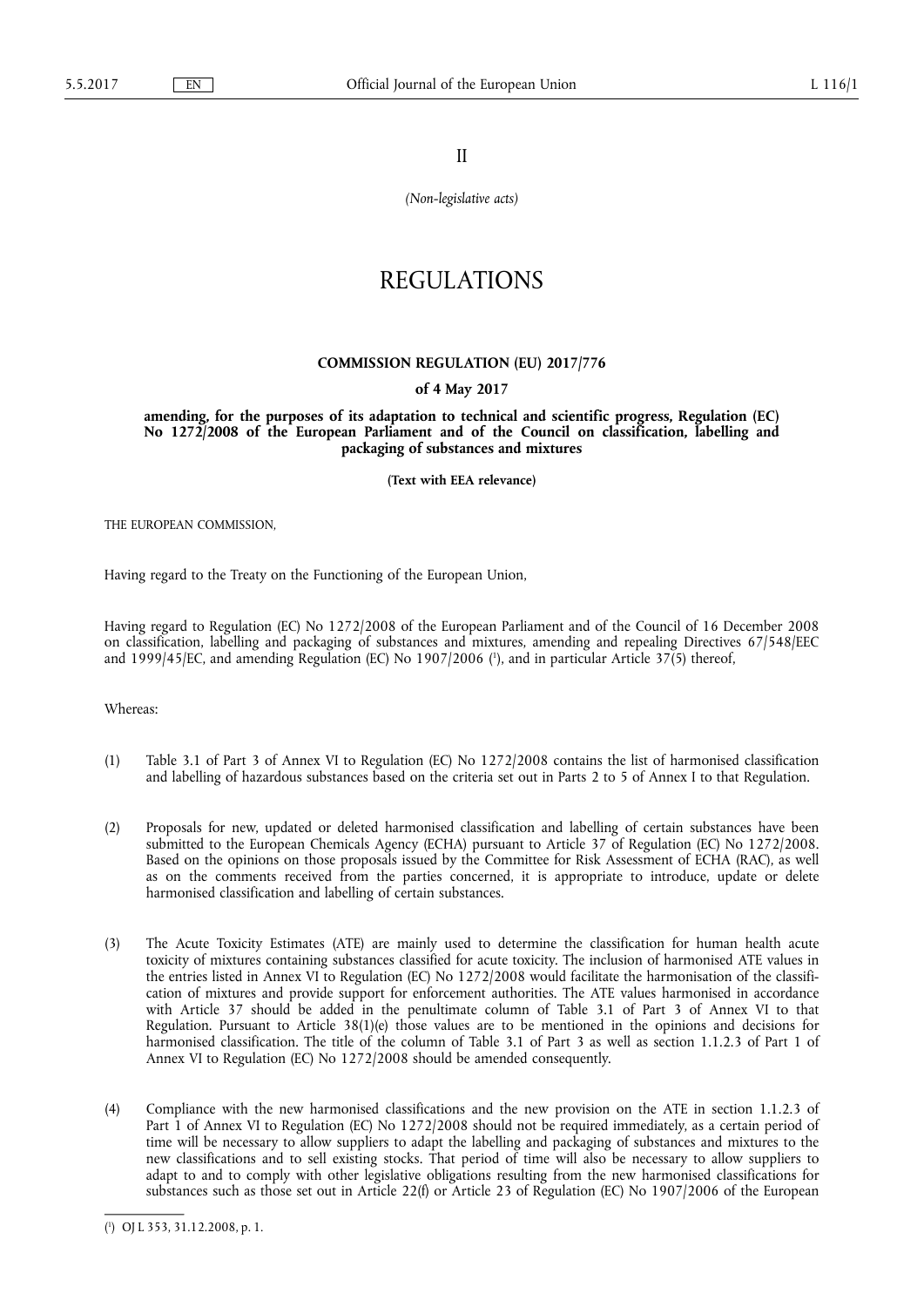Parliament and of the Council ( 1 ), those set out in Article 50 of Regulation (EU) No 528/2012 of the European Parliament and of the Council (?) or those set out in Article 44 of Regulation (EC) No 1107/2009 of the European Parliament and of the Council (3).

- (5) Table 3.2 of Annex VI to Regulation (EC) No 1272/2008, which lists the harmonised classification and labelling of hazardous substances based on the criteria set out in Council Directive 67/548/EEC ( 4 ), has been deleted with effect from 1 June 2017. For reasons of consistency, the references to Table 3.2 in Parts 1 and 3 of Annex VI to Regulation (EC) No 1272/2008 should be deleted with effect from the same date. For reasons of clarity, Table 3.1 of Annex VI to Regulation (EC) No 1272/2008 should become Table 3 and all references to Table 3.1 in that Annex should be changed accordingly.
- (6) Directive 67/548/EEC and Directive 1999/45/EC of the European Parliament and of the Council ( 5 ) have been repealed with effect from 1 June 2015. For reasons of consistency, the references to those Directives in the introductory part and in Parts 1 and 3 of Annex VI to Regulation (EC) No 1272/2008 should be deleted simultaneously with the changes regarding the references to Tables 3.1 and 3.2 of Annex VI to that Regulation with effect from 1 June 2017, which is the date provided for in Article 61(4) of Regulation (EC) No 1272/2008 before which mixtures which are classified, labelled and packaged in accordance with Directive 1999/45/EC and placed on the market before 1 June 2015 need not to be relabelled and repackaged in accordance with Regulation (EC) No 1272/2008.
- (7) Regulation (EC) No 1272/2008 should be amended accordingly.
- (8) In line with the transitional provisions of Regulation (EC) No 1272/2008 which allow the application of the new provisions at an earlier stage on a voluntary basis, suppliers should have the possibility of applying the new harmonised classifications and of adapting the labelling and packaging accordingly on a voluntary basis before the deadline for compliance.
- (9) The measures provided for in this Regulation are in accordance with the opinion of the Committee established by Article 133 of Regulation (EC) No 1907/2006,

HAS ADOPTED THIS REGULATION:

*Article 1* 

Annex VI to Regulation (EC) No 1272/2008 is amended as set out in the Annex to this Regulation.

#### *Article 2*

1. This Regulation shall enter into force on the twentieth day following that of its publication in the *Official Journal of the European Union*.

<sup>(</sup> 1 ) Regulation (EC) No 1907/2006 of the European Parliament and of the Council of 18 December 2006 concerning the Registration, Evaluation, Authorisation and Restriction of Chemicals (REACH), establishing a European Chemicals Agency, amending Directive 1999/45/EC and repealing Council Regulation (EEC) No 793/93 and Commission Regulation (EC) No 1488/94 as well as Council Directive 76/769/EEC and Commission Directives 91/155/EEC, 93/67/EEC, 93/105/EC and 2000/21/EC (OJ L 396, 30.12.2006, p. 1).

<sup>(</sup> 2 ) Regulation (EU) No 528/2012 of the European Parliament and of the Council of 22 May 2012 concerning the making available on the market and use of biocidal products (OJ L 167, 27.6.2012, p. 1).

<sup>(</sup> 3 ) Regulation (EC) No 1107/2009 of the European Parliament and of the Council of 21 October 2009 concerning the placing of plant protection products on the market and repealing Council Directives 79/117/EEC and 91/414/EEC (OJ L 309, 24.11.2009, p. 1).

<sup>(</sup> 4 ) Council Directive 67/548/EEC of 27 June 1967 on the approximation of laws, regulations and administrative provisions relating to the classification, packaging and labelling of dangerous substances (OJ L 196, 16.8.1967, p. 1).

<sup>(</sup> 5 ) Directive 1999/45/EC of the European Parliament and of the Council of 31 May 1999 concerning the approximation of laws, regulations and administrative provisions of the Member States relating to the classification, packaging and labelling of dangerous preparations (OJ L 200, 30.7.1999, p. 1).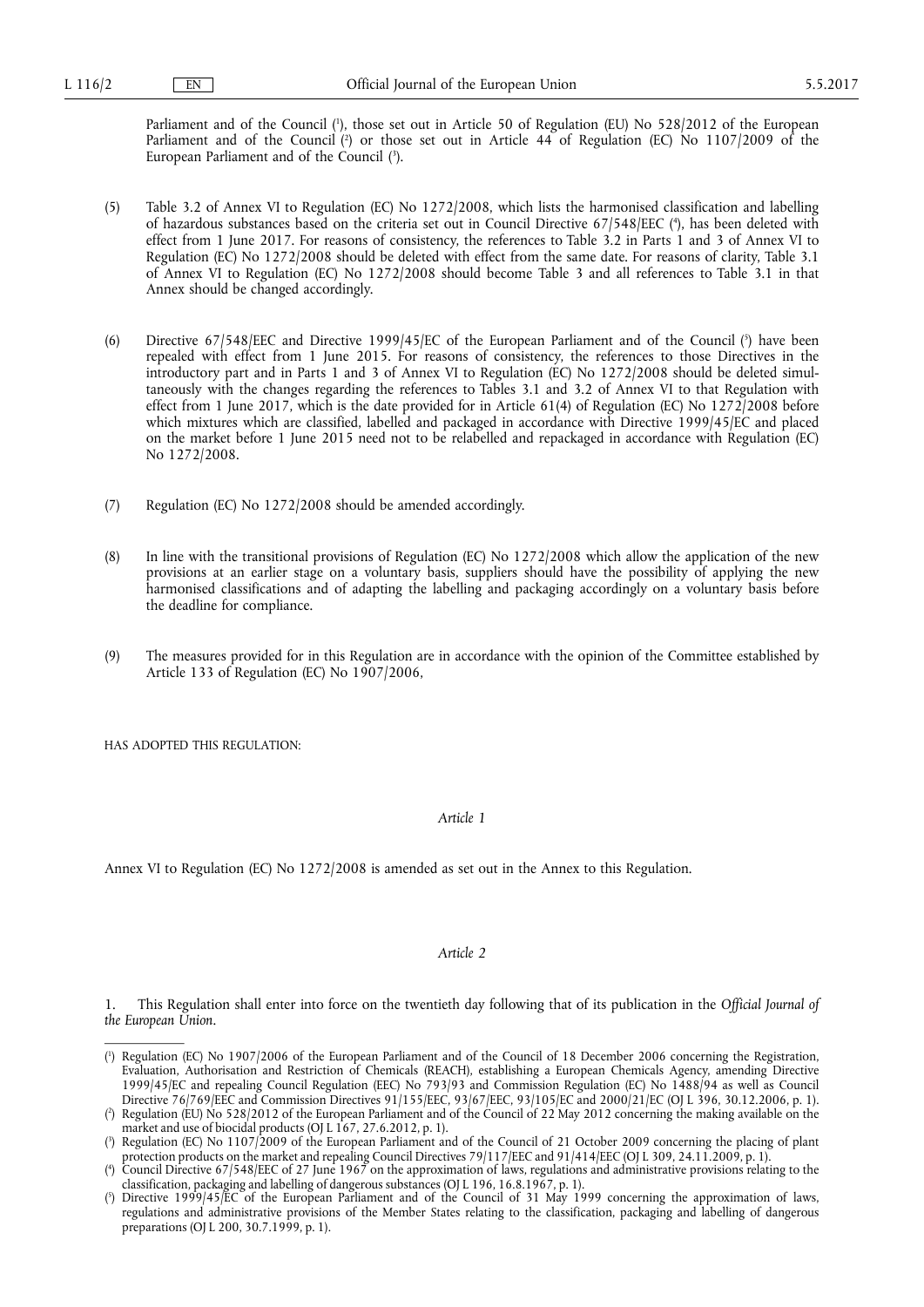2. This Regulation shall apply from 1 December 2018.

In the Annex, point (1), points (a), (b), (d), (e), (f), (g), (h), (i) and (j) of point (2) and points (a) and (b) of point (3) shall apply from 1 June 2017.

3. By way of derogation from paragraph 2, substances and mixtures may, before 1 December 2018, be classified, labelled and packaged in accordance with Regulation (EC) No 1272/2008 as amended by this Regulation.

This Regulation shall be binding in its entirety and directly applicable in all Member States.

Done at Brussels, 4 May 2017.

*For the Commission The President*  Jean-Claude JUNCKER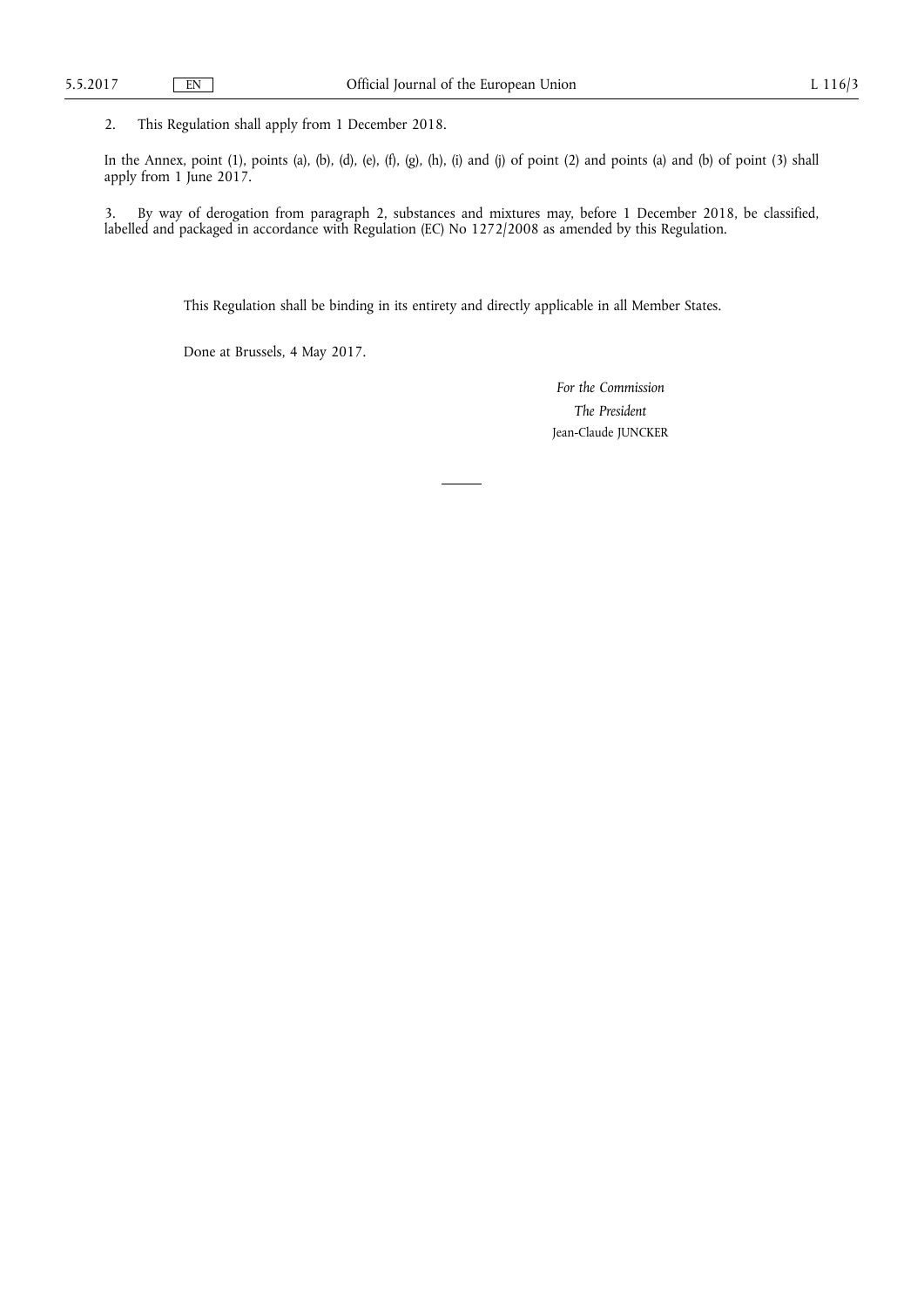#### *ANNEX*

Annex VI to Regulation (EC) No 1272/2008 is amended as follows:

(1) the introductory paragraphs are replaced by the following:

'Part 1 of this Annex provides an introduction to the list of harmonised classification and labelling, including information listed for each entry and related classifications and hazard statements in Table 3.

Part 2 of this Annex lays down general principles for preparing dossiers to propose and justify harmonised classification and labelling of substances at Union level.

Part 3 of this Annex lists hazardous substances for which harmonised classification and labelling have been established at Union level. In Table 3 the classification and labelling are based on the criteria in Annex I to this Regulation.';

(2) Part 1 is amended as follows:

(a) the title of Section 1.1.2 is replaced by the following:

#### '1.1.2. *Information related to the classification and labelling of each entry in Table 3';*

- (b) Section 1.1.2.3 is replaced by the following:
	- '1.1.2.3. *Specific concentration limits, M-factors and Acute Toxicity Estimates (ATE)*

Specific concentration limits (SCL), where different from the generic concentration limits given in Annex I for a certain category, are given in a separate column together with the classification concerned using the same codes as under 1.1.2.1.1. Also harmonised ATEs are listed in the same column of table 3. The SCLs and harmonised ATEs must be used by the manufacturer, importer or downstream user for the classification of a mixture containing this substance. When applying an ATE, the additivity formula as described in 3.1.3.6 of Annex I shall be used. Where no specific concentration limits are given in this Annex for a certain category, the generic concentration limits given in Annex I must be applied for the classification of substances containing impurities, additives or individual constituents or for mixtures. If harmonised ATE values are missing for acute toxicity the correct value has to be established by using the available data.

Unless otherwise shown, the concentration limits are a percentage by weight of the substance calculated with reference to the total weight of the mixture.

In case an M-factor has been harmonised for substances classified as hazardous to the aquatic environment in the categories Aquatic Acute 1 or Aquatic Chronic 1, that M-factor is given in Table 3 in the same column as the specific concentration limits. In case an M-factor for Aquatic Acute 1 and an M-factor for Aquatic Chronic 1 have been harmonised, each M-factor shall be listed in the same line as its corresponding differentiation. Where a single M-factor is given in Table 3 and the substance is classified as Aquatic Acute 1 and Aquatic Chronic 1, that M-factor shall be used by the manufacturer, importer or downstream user for the classification of a mixture containing this substance for acute and long-term aquatic hazards using the summation method. Where no M-factor is given in Table 3, M-factor(s) based on available data for the substance shall be set by the manufacturer, importer or downstream user. For the setting and use of M-factors, see Section 4.1.3.5.5.5 of Annex I.';

- (c) Section 1.1.3.1 is amended as follows:
	- (i) Note E is deleted;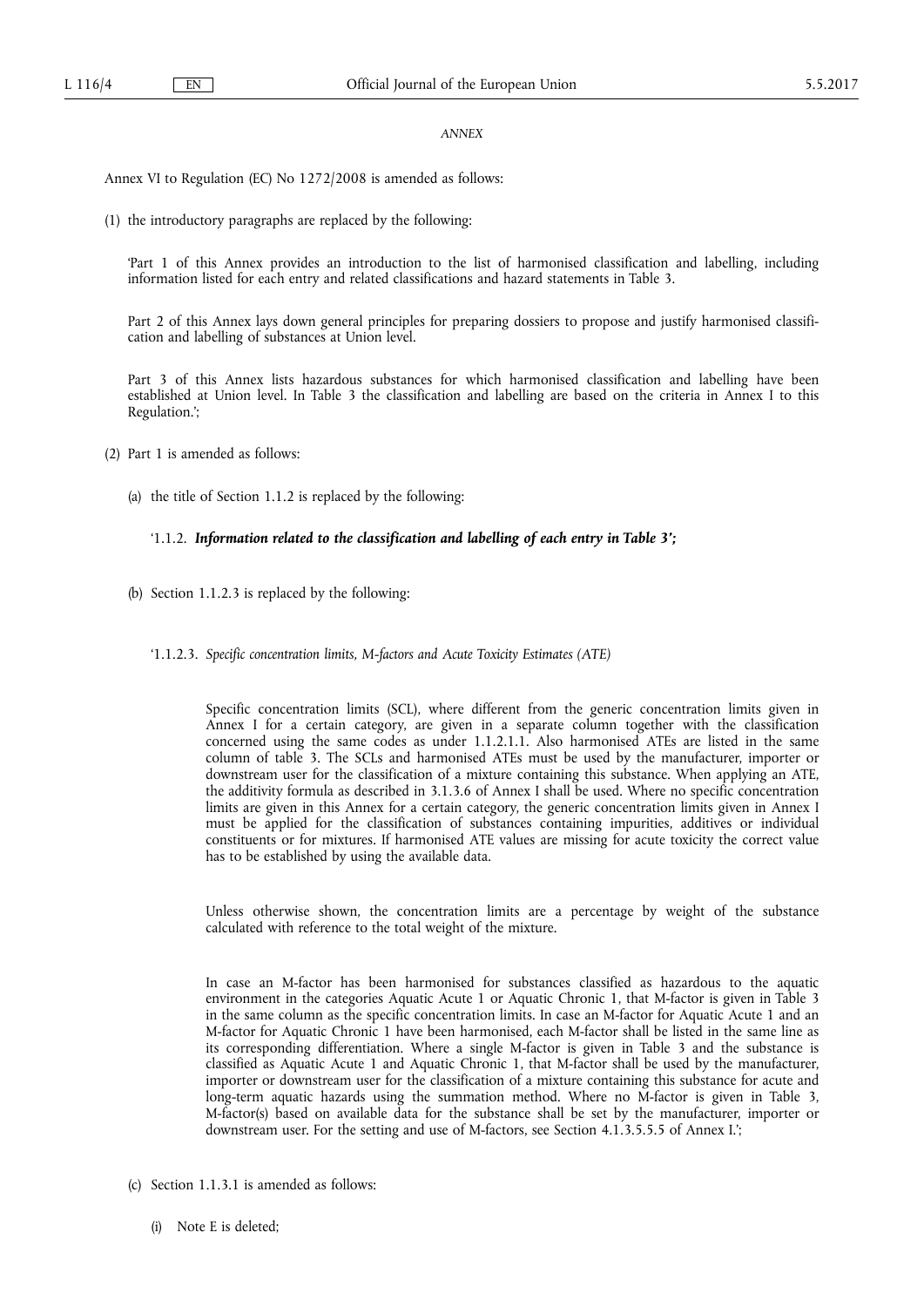(ii) Note K is replaced by the following:

'Note K:

The classification as a carcinogen or mutagen need not apply if it can be shown that the substance contains less than 0,1 % w/w 1,3-butadiene (Einecs No 203-450-8). If the substance is not classified as a carcinogen or mutagen, at least the precautionary statements (P102-)P210-P403 should apply. This note applies only to certain complex oil-derived substances in Part 3.';

(iii) Note P is replaced by the following:

'Note P:

The classification as a carcinogen or mutagen need not apply if it can be shown that the substance contains less than 0,1 % w/w benzene (Einecs No 200-753-7).

When the substance is not classified as a carcinogen at least the precautionary statements (P102-)P260-P262-P301 + P310-P331 shall apply.

This note applies only to certain complex oil-derived substances in Part 3.';

(iv) Note S is replaced by the following:

'Note S:

This substance may not require a label according to Article 17 (see Section 1.3 of Annex I) (Table 3).';

(v) in Note U, the title is replaced by the following:

'Note U (Table 3):';

- (d) Section 1.1.3.2 is amended as follows:
	- (i) Note 1 is replaced by the following:

'Note 1:

The concentration stated or, in the absence of such concentrations, the generic concentrations set out in this Regulation are the percentages by weight of the metallic element calculated with reference to the total weight of the mixture.';

(ii) Note 8 is added as follows:

'Note 8:

The classification as a carcinogen need not apply if it can be shown that the maximum theoretical concentration of releasable formaldehyde, irrespective of the source, in the mixture as placed on the market is less than 0,1 %.';

(iii) Note 9 is added as follows:

'Note 9:

The classification as a mutagen need not apply if it can be shown that the maximum theoretical concentration of releasable formaldehyde, irrespective of the source, in the mixture as placed on the market is less than 1 %.';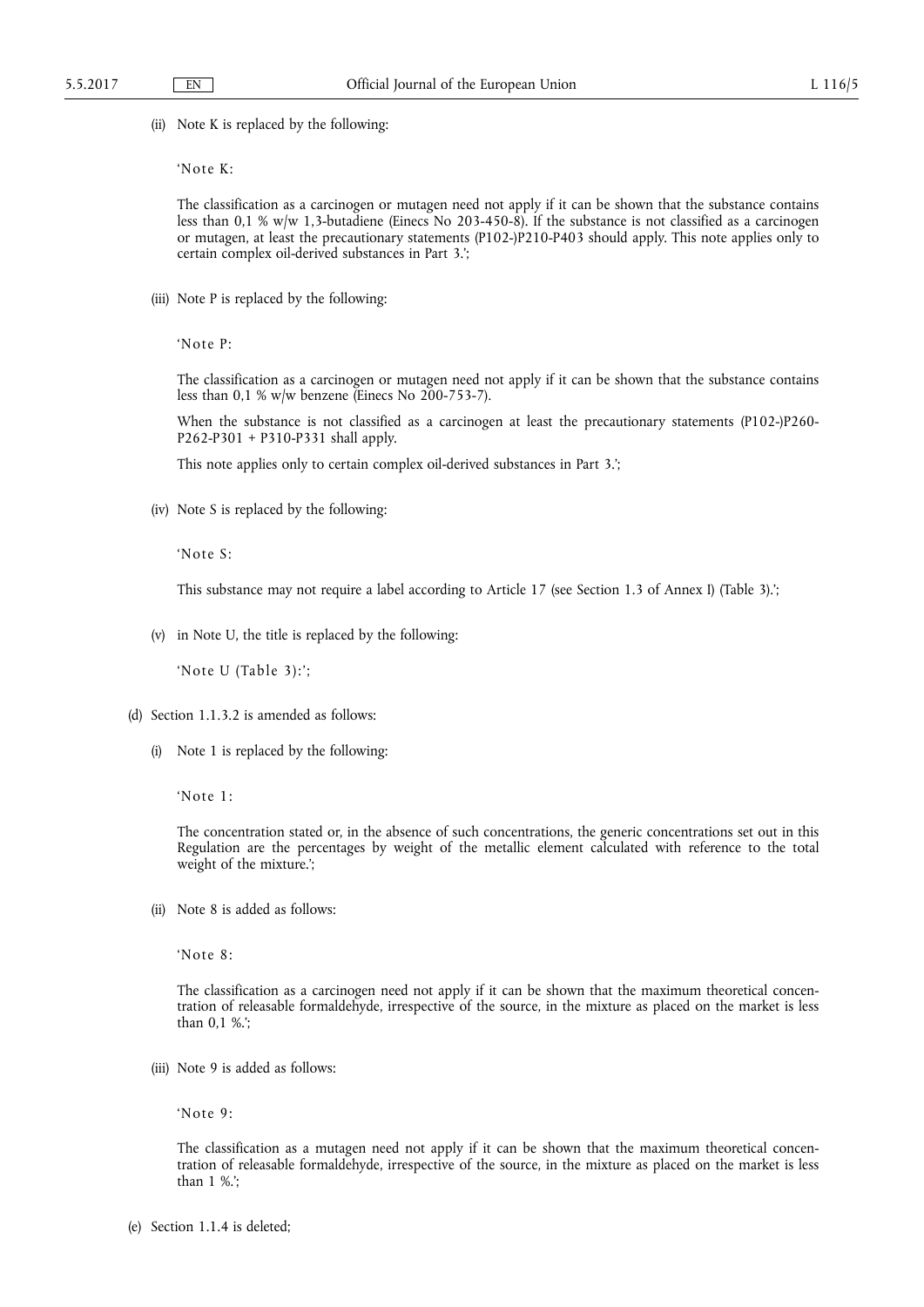(f) The Title of Section 1.2 is replaced by the following:

# '1.2. **Classifications and hazard statements in Table 3 arising from translation of classifications listed in Annex I to directive 67/548/EEC';**

(g) Section 1.2.1 is replaced by the following:

### '1.2.1. *Minimum classification*

For certain hazard classes, including acute toxicity and STOT repeated exposure, the classification according to the criteria in Directive 67/548/EEC does not correspond directly to the classification in a hazard class and category under this Regulation. In these cases the classification in this Annex shall be considered as a minimum classification. This classification shall be applied if none of the following conditions are fulfilled:

- the manufacturer or importer has access to data or other information, as specified in Part 1 of Annex I, that lead to classification in a more severe category compared to the minimum classification. Classification in the more severe category must then be applied,
- the minimum classification can be further refined based on the translation table in Annex VII when the physical state of the substance used in the acute inhalation toxicity test is known to the manufacturer or importer. The classification as obtained from Annex VII shall then substitute the minimum classification indicated in this Annex if it differs from it.

Minimum classification for a category is indicated by the reference \* in the column "Classification" in Table 3.

The reference \* can also be found in the column "Specific Conc. Limits and M-factors and Acute Toxicity Estimates (ATE)" where it indicates that the entry concerned had specific concentration limits under Directive 67/548/EEC for acute toxicity. These concentration limits cannot be "translated" into concentration limits under this Regulation, especially when a minimum classification is given. However, when the reference \* is shown, the classification for acute toxicity for this entry may be of special concern.';

(h) Section 1.2.2 is replaced by the following:

# '1.2.2. *Route of exposure cannot be excluded*

For certain hazard classes, e.g. STOT, the route of exposure should be indicated in the hazard statement only if it is conclusively proven that no other route of exposure can cause the hazard in accordance to the criteria in Annex I. Under Directive 67/548/EEC the route of exposure was indicated for classifications with R48 when there was data justifying the classification for this route of exposure. The classification under 67/548/EEC indicating the route of exposure has been translated into the corresponding class and category according to this Regulation, but with a general hazard statement not specifying the route of exposure as the necessary information is not available.

These hazard statements are indicated by the reference \*\* in Table 3.';

(i) Section 1.2.3 is replaced by the following:

# '1.2.3. *Hazard statements for reproductive toxicity*

Hazard statements H360 and H361 indicate a general concern for effects on fertility and/or development: "May damage/Suspected of damaging fertility or the unborn child". According to the criteria, the general hazard statement can be replaced by the hazard statement indicating the specific effect of concern in accordance with Section 1.1.2.1.2. When the other differentiation is not mentioned, this is due to evidence proving no such effect, inconclusive data or no data and the obligations in Article 4(3) shall apply for that differentiation.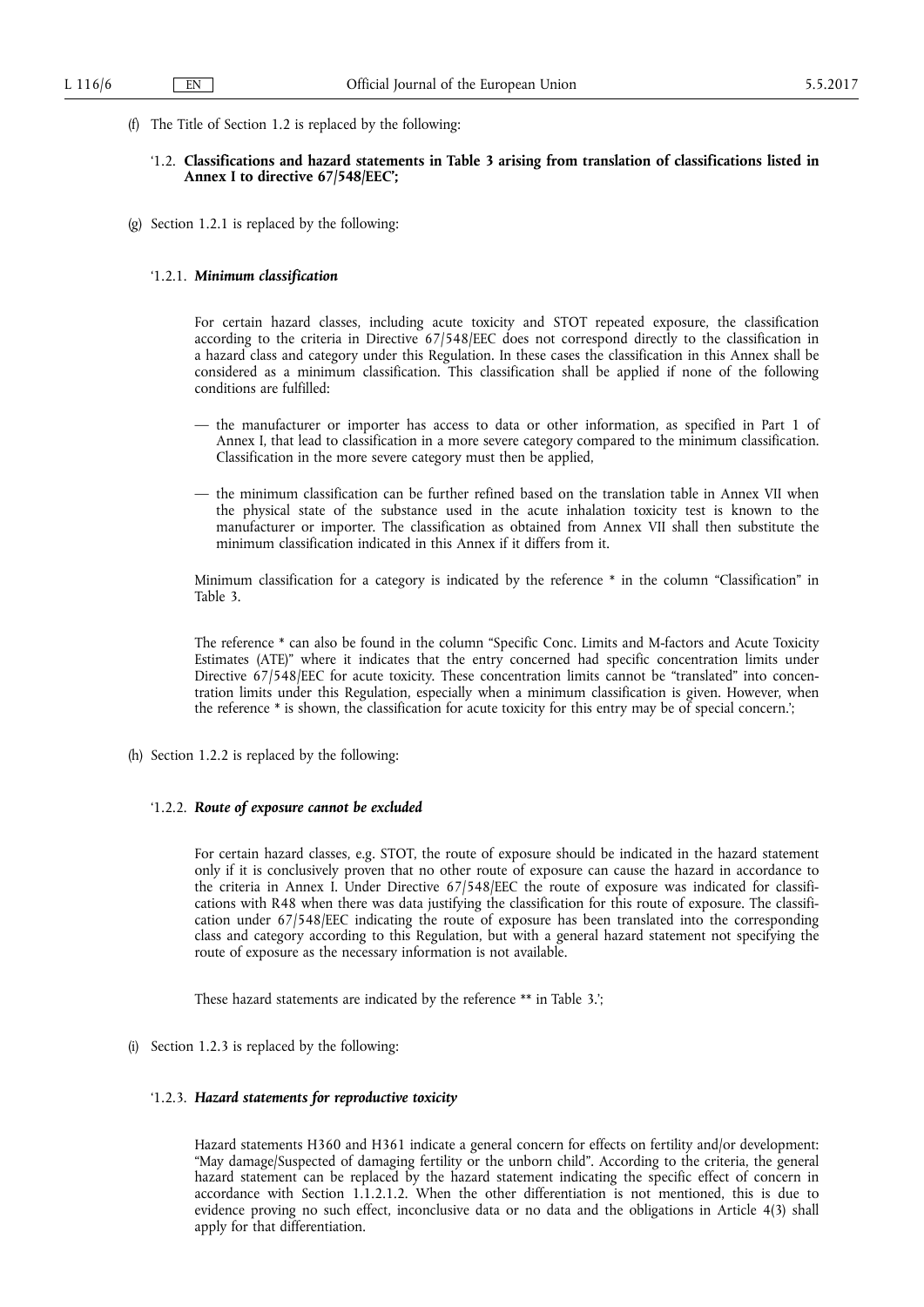In order not to lose information from the harmonised classifications for fertility and developmental effects under Directive 67/548/EEC, the classifications have been translated only for those effects classified under that Directive.

These hazard statements are indicated by the reference \*\*\* in Table 3.';

(j) Section 1.2.4 is replaced by the following:

### '1.2.4. *Correct classification for physical hazards could not be established*

For some entries the correct classification for physical hazards could not be established because sufficient data are not available for the application of the classification criteria in this Regulation. The entry might be assigned to a different (also higher) category or even another hazard class than indicated. The correct classification shall be confirmed by testing.

The entries with physical hazards that need to be confirmed by testing are indicated by the reference \*\*\*\* in Table 3.';

- (3) Part 3 is amended as follows:
	- (a) the header of Part 3 is replaced by the following:
		- '3. PART 3: HARMONISED CLASSIFICATION AND LABELLING TABLE';
	- (b) the introductory paragraphs are deleted;
	- (c) the title of Table 3.1 is replaced by the following:

# **'Table 3**

*List of harmonised classification and labelling of hazardous substances';* 

- (d) Table 3 is amended as follows:
	- (i) the title of the penultimate column is replaced by 'Specific Conc. Limits, M-factors and ATE';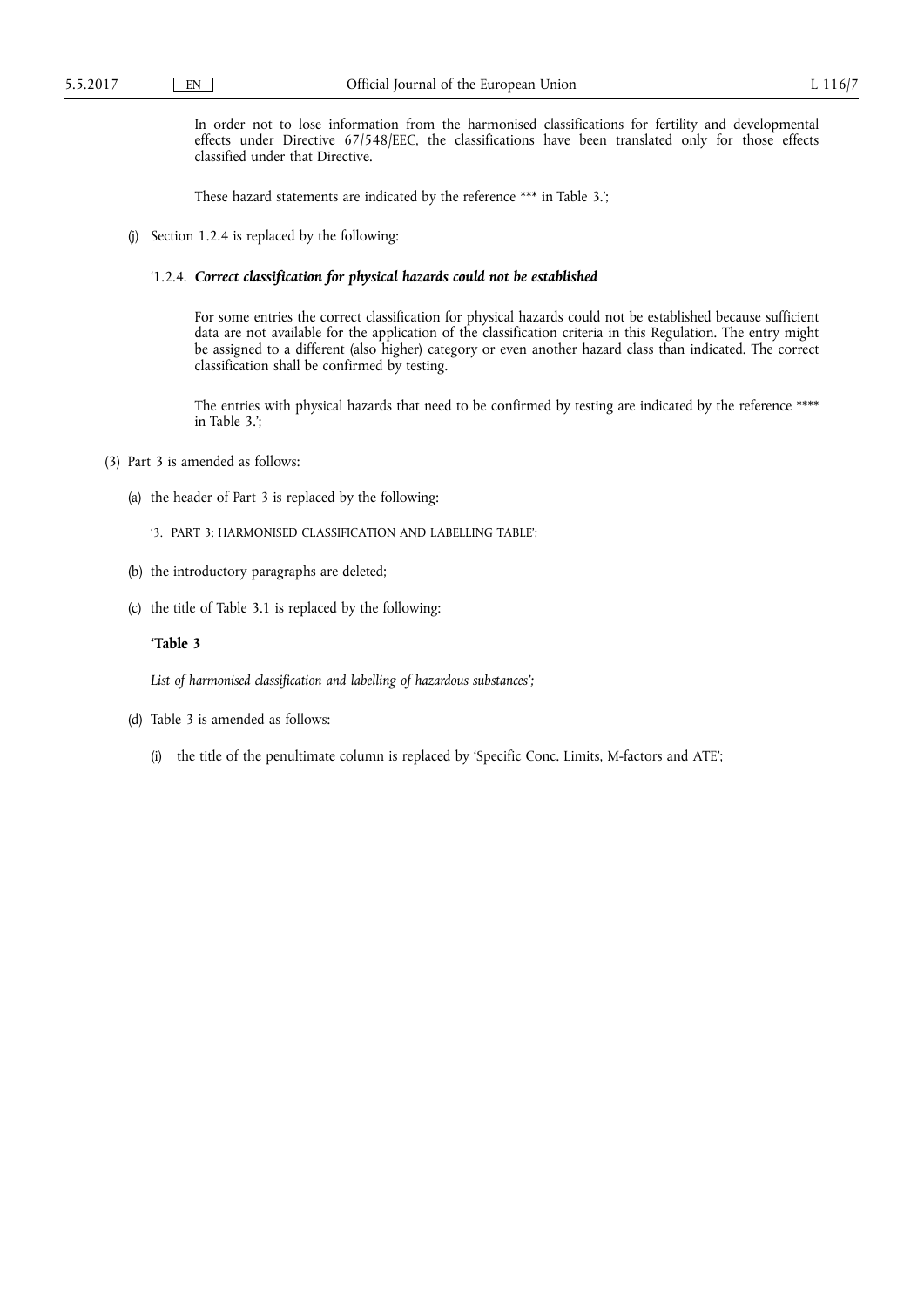(ii) the entries corresponding to index numbers 006-046-00-8, 604-057-00-8, 605-023-00-5, 606-041-00-6, 607-123-00-4, 608-055-00-8, 612-150-00-X, 613-318-00-5, 614-001-00-4, 615-013-00-2, 616-006-00-7, 616-094-00-7 and 650-032-00-X are replaced by the following corresponding entries:

|                |                                                                                                                                                                                                                                                                           |           |                          | Classification                                                                       |                                      |                                         | Labelling                     |                                          | Specific Conc.                  |       |
|----------------|---------------------------------------------------------------------------------------------------------------------------------------------------------------------------------------------------------------------------------------------------------------------------|-----------|--------------------------|--------------------------------------------------------------------------------------|--------------------------------------|-----------------------------------------|-------------------------------|------------------------------------------|---------------------------------|-------|
| Index No       | International Chemical<br>Identification                                                                                                                                                                                                                                  | EC No     | CAS No                   | Hazard Class and<br>Category Code(s)                                                 | Hazard state-<br>ment Code(s)        | Pictogram,<br>Signal<br>Word<br>Code(s) | Hazard state-<br>ment Code(s) | Suppl.<br>Hazard<br>statement<br>Code(s) | Limits,<br>M-factors and<br>ATE | Notes |
| $006-046-00-8$ | bendiocarb (ISO);<br>2,2-dimethyl-1,3-benzo-<br>dioxol-4-yl N-methylcar-<br>bamate;<br>2,2-dimethyl-1,3-benzo-<br>dioxol-4-yl methylcarba-<br>mate                                                                                                                        | 245-216-8 | 22781-23-3               | Acute Tox. 3<br>Acute Tox. 3<br>Acute Tox. 2<br>Aquatic Acute 1<br>Aquatic Chronic 1 | H331<br>H311<br>H300<br>H400<br>H410 | GHS06<br>GHS09<br>Dgr                   | H331<br>H311<br>H300<br>H410  |                                          | $M = 10$<br>$M = 100'$          |       |
| $604-057-00-8$ | reaction mass of: isomers<br>of 2-(2H-benzotriazol-2-<br>yl)-4-methyl-(n)-dodecyl-<br>phenol; isomers of 2-(2H-<br>benzotriazol-2-yl)-4-<br>methyl-(n)-tetracosylphe-<br>nol; isomers of 2-(2H-<br>benzotriazol-2-yl)-4-<br>methyl-5,6-didodecyl-<br>phenol. $n = 5$ or 6 | 401-680-5 | $\overline{\phantom{0}}$ | Aquatic Chronic 4                                                                    | H413                                 |                                         | H413'                         |                                          |                                 |       |
| $605-023-00-5$ | 5-chloro-2-(4-chlorophe-<br>noxy)phenol;<br>[DCPP]                                                                                                                                                                                                                        | 429-290-0 | 3380-30-1                | Eye Dam. 1<br>Aquatic Acute 1<br>Aquatic Chronic 1                                   | H318<br>H400<br>H410                 | GHS05<br>GHS09<br>Dgr                   | H318<br>H410                  |                                          | $M = 10$<br>$M = 10'$           |       |

 $1116/8$ 

**EN**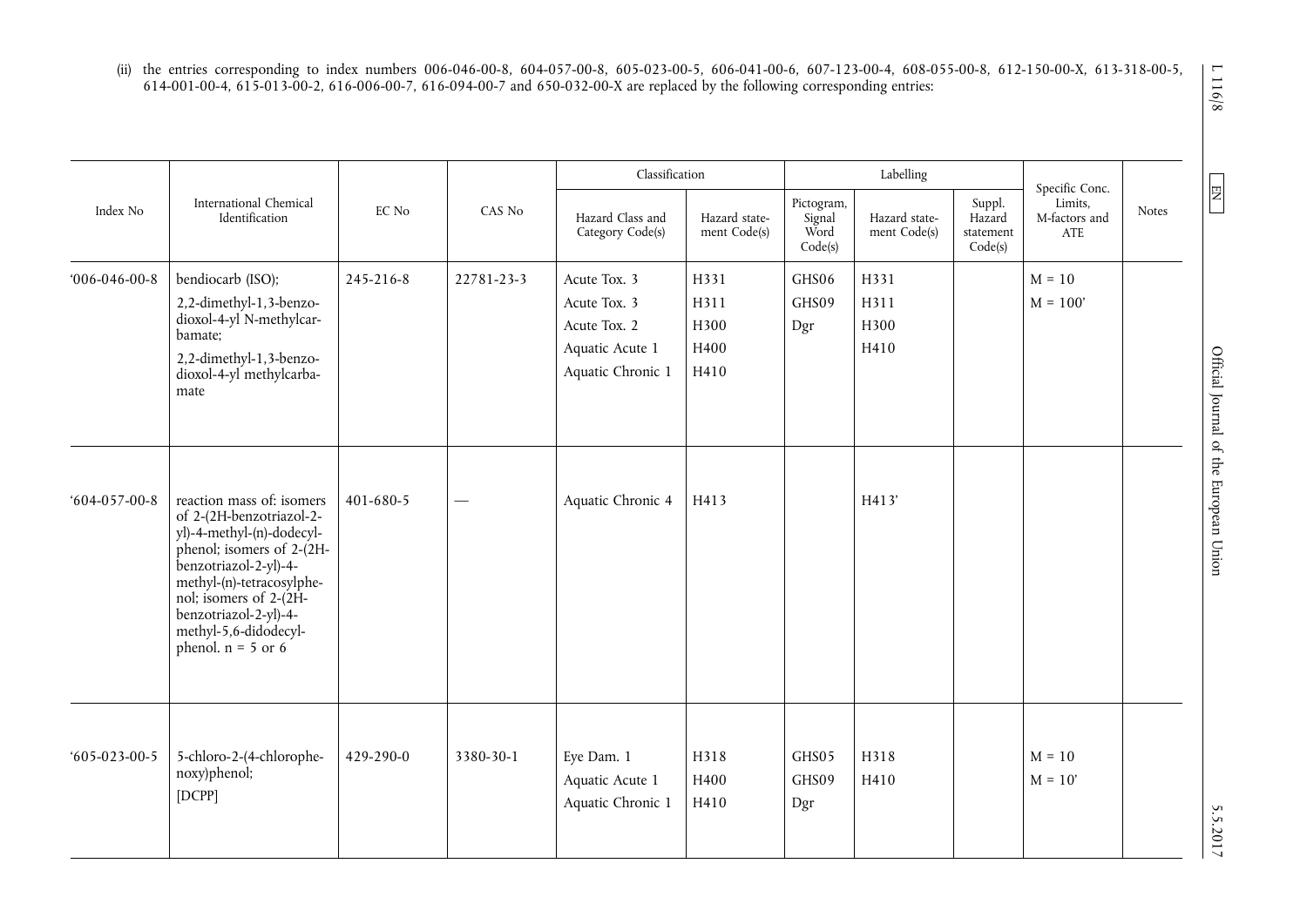|                                  |                                                                                                                                                     |           |                | Classification                                                                                                                           |                                                                                                                                 |                                         | Labelling                                                                                                               |                               | Specific Conc.                           |                                 | 5.5.2017                               |  |
|----------------------------------|-----------------------------------------------------------------------------------------------------------------------------------------------------|-----------|----------------|------------------------------------------------------------------------------------------------------------------------------------------|---------------------------------------------------------------------------------------------------------------------------------|-----------------------------------------|-------------------------------------------------------------------------------------------------------------------------|-------------------------------|------------------------------------------|---------------------------------|----------------------------------------|--|
| Index No<br>$606 - 041 - 00 - 6$ | International Chemical<br>Identification                                                                                                            | EC No     | CAS No         |                                                                                                                                          | Hazard Class and<br>Category Code(s)                                                                                            | Hazard state-<br>ment Code(s)           | Pictogram,<br>Signal<br>Word<br>Code(s)                                                                                 | Hazard state-<br>ment Code(s) | Suppl.<br>Hazard<br>statement<br>Code(s) | Limits,<br>M-factors and<br>ATE | <b>Notes</b>                           |  |
|                                  | 2-methyl-1-(4-methylthio-<br>phenyl)-2-morpholino-<br>propan-1-one                                                                                  | 400-600-6 | 71868-10-5     | Repr. 1B<br>Acute Tox. 4 *<br>Aquatic Chronic 2                                                                                          | H360FD<br>H302<br>H411                                                                                                          | GHS08<br>GHS07<br>GHS09<br>$_{\rm Dgr}$ | H360FD<br>H302<br>H411'                                                                                                 |                               |                                          |                                 | $N_{\rm H}$                            |  |
| $607 - 123 - 00 - 4$             | 2,3-epoxypropyl metha-<br>crylate;<br>glycidyl methacrylate                                                                                         | 203-441-9 | $106 - 91 - 2$ | Carc. 1B<br>Muta. 2<br>Repr. 1B<br>Acute Tox. 3<br>Acute Tox. 4<br>STOT SE 3<br>STOT RE 1<br>Eye Dam. 1<br>Skin Corr. 1C<br>Skin Sens. 1 | H350<br>H341<br>H360F<br>H311<br>H302<br>H335<br>H372<br>(respiratory<br>$\text{tract}$<br>(inhalation)<br>H318<br>H314<br>H317 | GHS08<br>GHS06<br>GHS05<br>Dgr          | H350<br>H341<br>H360F<br>H311<br>H302<br>H335<br>H372<br>(respiratory<br>$\text{tract}$<br>(inhalation)<br>H314<br>H317 |                               |                                          | D'                              | Official Journal of the European Union |  |
| $608 - 055 - 00 - 8$             | fipronil (ISO);<br>$(\pm)$ -5-amino-1-(2,6-di-<br>chloro-a,a,a-trifluoro-<br>para-tolyl)-4-trifluoro-<br>methylsulfinyl-pyrazole-3-<br>carbonitrile | 424-610-5 | 120068-37-3    | Acute Tox. 3*<br>Acute Tox. 3*<br>Acute Tox. 3*<br>STOT RE 1<br>Aquatic Acute 1<br>Aquatic Chronic 1                                     | H301<br>H311<br>H331<br>H372*<br>H400<br>H410                                                                                   | GHS06<br>GHS08<br>GHS09<br>Dgr          | H301<br>H311<br>H331<br>H372*<br>H410                                                                                   |                               | $M = 1000$<br>$M = 10000'$               |                                 | 1116/9                                 |  |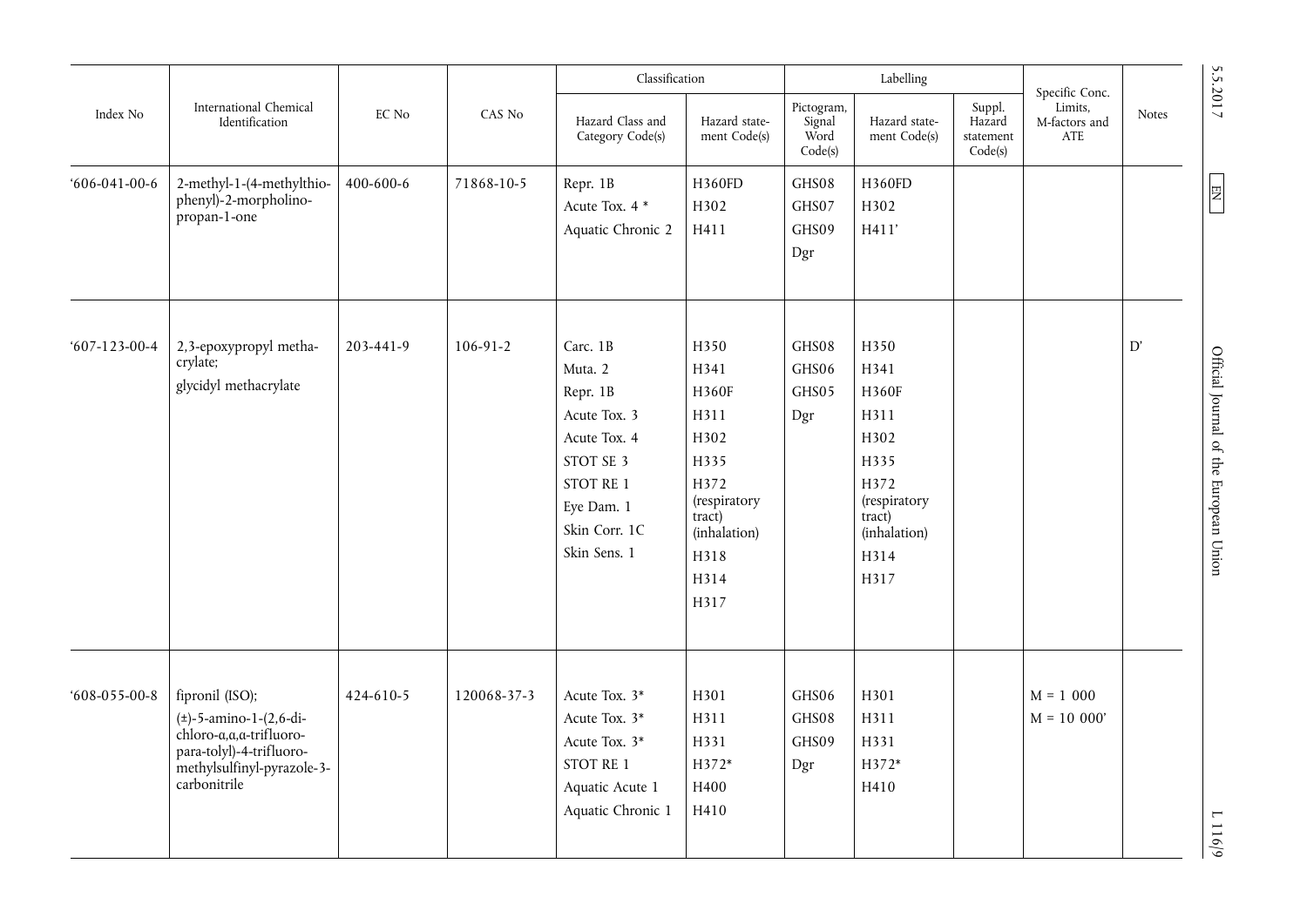| International Chemical |                                                                                                                                                                                                                                 |           |             | Classification                                                                                                                                |                                                                             |                                         | Labelling                                                           |                                          | Specific Conc.                                           |              | 1116/10                                                                  |
|------------------------|---------------------------------------------------------------------------------------------------------------------------------------------------------------------------------------------------------------------------------|-----------|-------------|-----------------------------------------------------------------------------------------------------------------------------------------------|-----------------------------------------------------------------------------|-----------------------------------------|---------------------------------------------------------------------|------------------------------------------|----------------------------------------------------------|--------------|--------------------------------------------------------------------------|
| Index No               | Identification<br>spiroxamine (ISO);                                                                                                                                                                                            | EC No     | CAS No      | Hazard Class and<br>Category Code(s)                                                                                                          | Hazard state-<br>ment Code(s)                                               | Pictogram,<br>Signal<br>Word<br>Code(s) | Hazard state-<br>ment Code(s)                                       | Suppl.<br>Hazard<br>statement<br>Code(s) | Limits,<br>M-factors and<br>ATE                          | <b>Notes</b> |                                                                          |
| $612 - 150 - 00 - X$   | 8-tert-butyl-1,4-dioxas-<br>piro[4.5]decan-2-ylmethyl<br>(ethyl)(propyl)amine                                                                                                                                                   |           | 118134-30-8 | Repr. 2<br>Acute Tox. 4<br>Acute Tox. 4<br>Acute Tox. 4<br>STOT RE 2<br>Skin Irrit. 2<br>Skin Sens. 1<br>Aquatic Acute 1<br>Aquatic Chronic 1 | H361d<br>H332<br>H312<br>H302<br>H373 (eye)<br>H315<br>H317<br>H400<br>H410 | GHS08<br>GHS07<br>GHS09<br>Wng          | H361d<br>H332<br>H312<br>H302<br>H373 (eye)<br>H315<br>H317<br>H410 |                                          | $M = 100$<br>$M = 100'$                                  |              | $\begin{array}{ c c } \hline \text{NS} & \text{NS} \\\hline \end{array}$ |
| $613 - 318 - 00 - 5$   | fenpyrazamine (ISO);<br>S-allyl 5-amino-2,3-dihy-<br>dro-2-isopropyl-3-oxo-4-<br>(o-tolyl)pyrazole-1-car-<br>bothioate;<br>S-allyl 5-amino-2-isopro-<br>pyl-4-(2-methylphenyl)-3-<br>oxo-2,3-dihydropyrazole-<br>1-carbothioate |           | 473798-59-3 | Aquatic Acute 1<br>Aquatic Chronic 1                                                                                                          | H400<br>H410                                                                | GHS09<br>Wng                            | H410                                                                |                                          | $M = 10$<br>$M = 1'$                                     |              | Official Journal of the European Union                                   |
| $614-001-00-4$         | nicotine (ISO);<br>3-[(2S)-1-methylpyrroli-<br>din-2-yl]pyridine                                                                                                                                                                | 200-193-3 | $54-11-5$   | Acute Tox. 2<br>Acute Tox. 2<br>Acute Tox. 2<br>Aquatic Chronic 2                                                                             | H330<br>H310<br>H300<br>H411                                                | GHS06<br>GHS09<br>Dgr                   | H330<br>H310<br>H300<br>H411                                        |                                          | inhalation:<br>$ATE = 0.19$ mg/<br>L (dusts or<br>mists) |              | 5.5.2017                                                                 |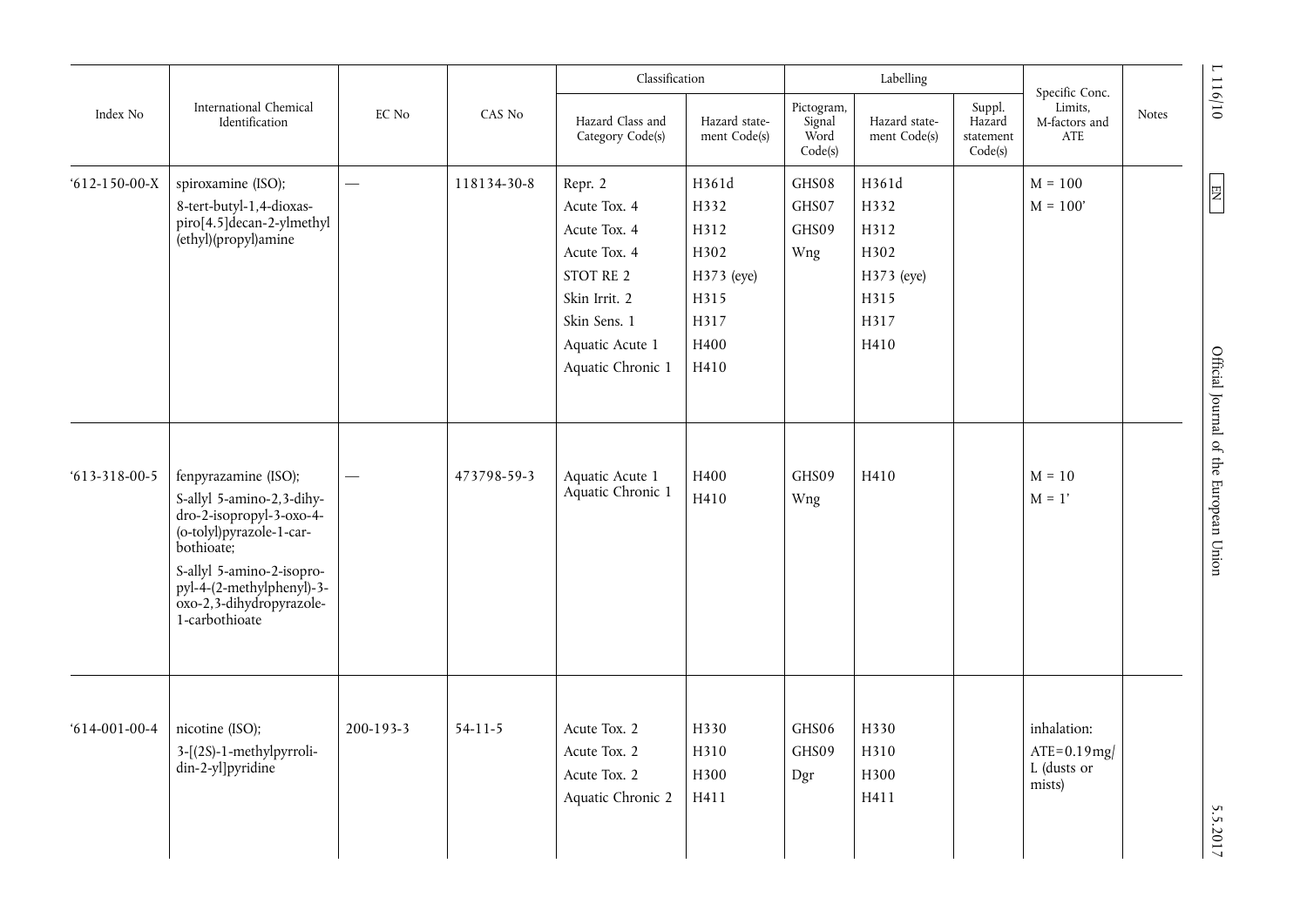|                      |                                                                                                 |                 |                                      | Classification                                                                                                                     |                                                                                     |                                | Labelling                                                                    |                                 | Specific Conc.                                                      |  | 5.5.2017                               |
|----------------------|-------------------------------------------------------------------------------------------------|-----------------|--------------------------------------|------------------------------------------------------------------------------------------------------------------------------------|-------------------------------------------------------------------------------------|--------------------------------|------------------------------------------------------------------------------|---------------------------------|---------------------------------------------------------------------|--|----------------------------------------|
| Index No             | International Chemical<br>Identification                                                        | EC No<br>CAS No | Hazard Class and<br>Category Code(s) | Hazard state-<br>ment Code(s)                                                                                                      | Pictogram,<br>Signal<br>Word<br>Code(s)                                             | Hazard state-<br>ment Code(s)  | Suppl.<br>Hazard<br>statement<br>Code(s)                                     | Limits,<br>M-factors and<br>ATE | Notes                                                               |  |                                        |
|                      |                                                                                                 |                 |                                      |                                                                                                                                    |                                                                                     |                                |                                                                              |                                 | dermal:<br>$ATE = 70$ mg/<br>kg<br>oral:<br>ATE $(*)$ =<br>5 mg/kg' |  | $\boxed{\Xi}$                          |
| $615 - 013 - 00 - 2$ | cyanamide;<br>carbamonitril                                                                     | 206-992-3       | 420-04-2                             | Carc. 2<br>Repr. 2<br>Acute Tox. 3<br>Acute Tox. 3<br>STOT RE 2<br>Skin Corr. 1<br>Skin Sens. 1<br>Eye Dam. 1<br>Aquatic Chronic 3 | H351<br>H361fd<br>H311<br>H301<br>H373<br>(thyroid)<br>H314<br>H317<br>H318<br>H412 | GHS08<br>GHS06<br>GHS05<br>Dgr | H351<br>H361fd<br>H311<br>H301<br>H373<br>(thyroid)<br>H314<br>H317<br>H412' |                                 |                                                                     |  | Official Journal of the European Union |
| $616 - 006 - 00 - 7$ | dichlofluanid (ISO);<br>N-[(dichlorofluoromethyl)<br>thio]-N',N'-dimethyl-N-<br>phenylsulfamide | 214-118-7       | 1085-98-9                            | Acute Tox. 4<br>Eye Irrit. 2<br>Skin Sens. 1<br>Aquatic Acute 1                                                                    | H332<br>H319<br>H317<br>H400                                                        | GHS07<br>GHS09<br>Wng          | H332<br>H319<br>H317<br>H400                                                 |                                 | $M = 10'$                                                           |  |                                        |
| $616 - 094 - 00 - 7$ | 3,3'-dicyclohexyl-1,1'-<br>methylenebis(4,1-pheny-<br>lene)diurea                               | 406-370-3       | 58890-25-8                           | Aquatic Chronic 4                                                                                                                  | H413                                                                                |                                | H413'                                                                        |                                 |                                                                     |  | $\mathbf{r}$<br>11911                  |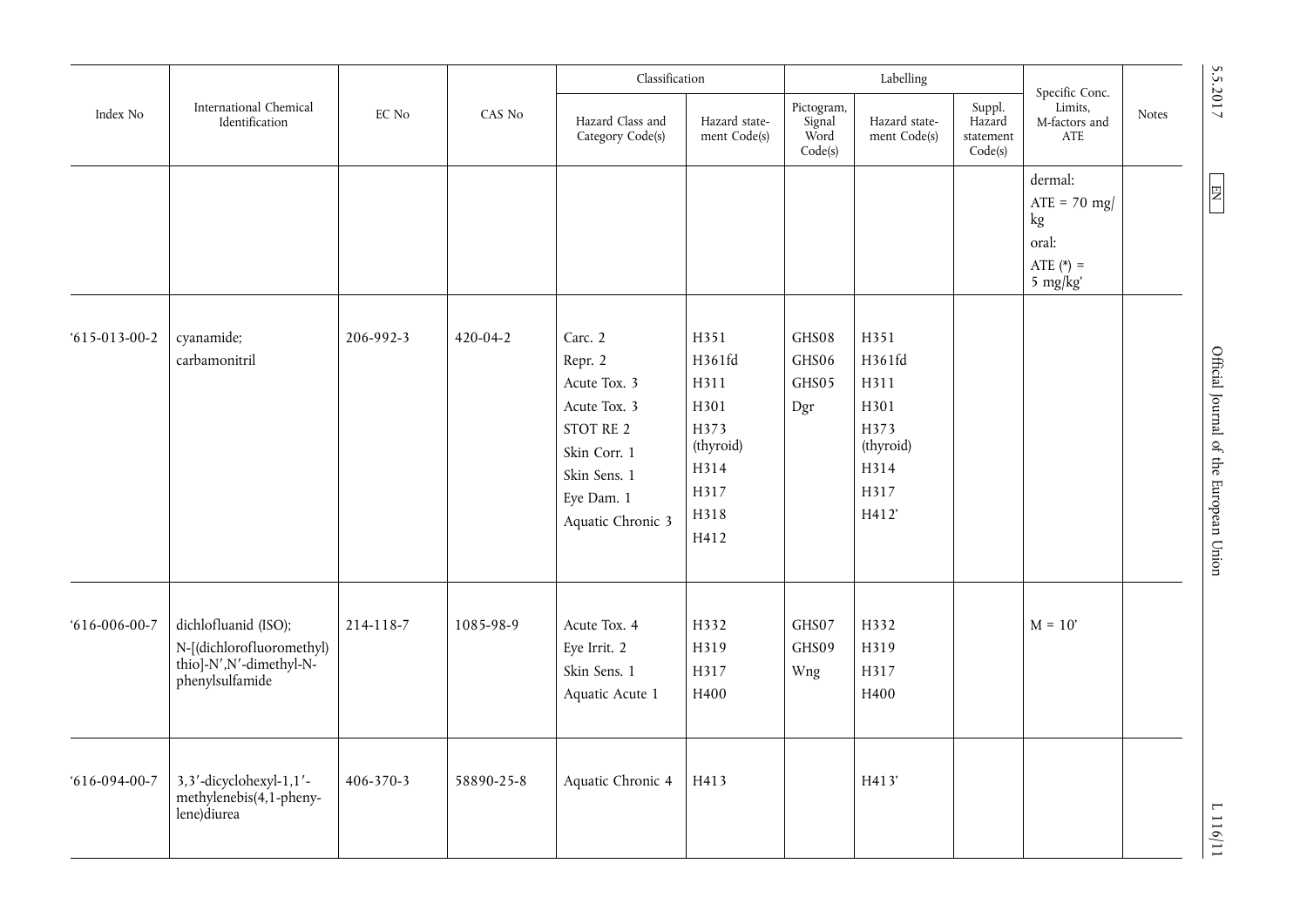|                |                                                                                                                                       |       |            | Classification                                                                |                                               |                                         | Labelling                               |                                          | Specific Conc.                  |              |
|----------------|---------------------------------------------------------------------------------------------------------------------------------------|-------|------------|-------------------------------------------------------------------------------|-----------------------------------------------|-----------------------------------------|-----------------------------------------|------------------------------------------|---------------------------------|--------------|
| Index No       | International Chemical<br>Identification                                                                                              | EC No | CAS No     | Hazard Class and<br>Category Code(s)                                          | Hazard state-<br>ment Code(s)                 | Pictogram,<br>Signal<br>Word<br>Code(s) | Hazard state-<br>ment Code(s)           | Suppl.<br>Hazard<br>statement<br>Code(s) | Limits,<br>M-factors and<br>ATE | <b>Notes</b> |
| $650-032-00-X$ | cyproconazole (ISO);<br>$(2RS, 3RS; 2RS, 3SR) - 2 - (4 -$<br>chlorophenyl)-3-cyclopro-<br>pyl-1-(1H-1,2,4-triazol-1-<br>yl)butan-2-ol |       | 94361-06-5 | Repr. 1B<br>Acute Tox. 3<br>STOT RE 2<br>Aquatic Acute 1<br>Aquatic Chronic 1 | H360D<br>H301<br>H373 (liver)<br>H400<br>H410 | GHS08<br>GHS06<br>GHS09<br>Dgr          | H360D<br>H301<br>$H373$ (liver)<br>H410 |                                          | $M = 10$<br>$M = 1'$            |              |
|                | (*) Converted acute toxicity point estimate according to Table 3.1.2 of Annex I.                                                      |       |            |                                                                               |                                               |                                         |                                         |                                          |                                 |              |

(iii) the following entries are inserted in accordance with the order of the entries set out in Table 3:

|                      |                                                                                                                                                                                                                                                                                                                                                                                                        |       |             | Classification                                                                 |                                       |                                         | Labelling                     |                                          | Specific Conc.                  |              |
|----------------------|--------------------------------------------------------------------------------------------------------------------------------------------------------------------------------------------------------------------------------------------------------------------------------------------------------------------------------------------------------------------------------------------------------|-------|-------------|--------------------------------------------------------------------------------|---------------------------------------|-----------------------------------------|-------------------------------|------------------------------------------|---------------------------------|--------------|
| Index No             | International Chemical<br>Identification                                                                                                                                                                                                                                                                                                                                                               | EC No | CAS No      | Hazard Class and<br>Category Code(s)                                           | Hazard state-<br>ment Code(s)         | Pictogram,<br>Signal<br>Word<br>Code(s) | Hazard state-<br>ment Code(s) | Suppl.<br>Hazard<br>statement<br>Code(s) | Limits,<br>M-factors and<br>ATE | <b>Notes</b> |
| $047 - 003 - 00 - 3$ | silver zinc zeolite (Zeolite,<br>LTA framework type, sur-<br>face-modified with silver<br>and zinc ions)<br>[This entry covers LTA<br>(Linde Type A) framework<br>type zeolite which has<br>been surface-modified<br>with both silver and zinc<br>ions at contents Ag+<br>$0,5 %-6 %$ , Zn2 + 5<br>%-16 %, and potentially<br>with phosphorus, NH4+,<br>$Mg2+$ and/or Ca2+ each<br>at level $\lt$ 3 %] |       | 130328-20-0 | Repr. 2<br>Skin Irrit. 2<br>Eye Dam. 1<br>Aquatic Acute 1<br>Aquatic Chronic 1 | H361d<br>H315<br>H318<br>H400<br>H410 | GHS08<br>GHS05<br>GHS09<br>Dgr          | H361d<br>H315<br>H318<br>H410 |                                          | $M = 100$<br>$M = 100'$         |              |

 $5.5.701$  S  $^{-1}$  D  $^{-1}$  D 116/12  $^{-1}$  D 116/12  $^{-1}$  D 116/12  $^{-1}$  D 116/12  $^{-1}$  D 116/12  $^{-1}$  D 116/12  $^{-1}$  D 116/12  $^{-1}$  D 116/12  $^{-1}$ Official Journal of the European Union

 $L 116/12$ 

 $N<sub>H</sub>$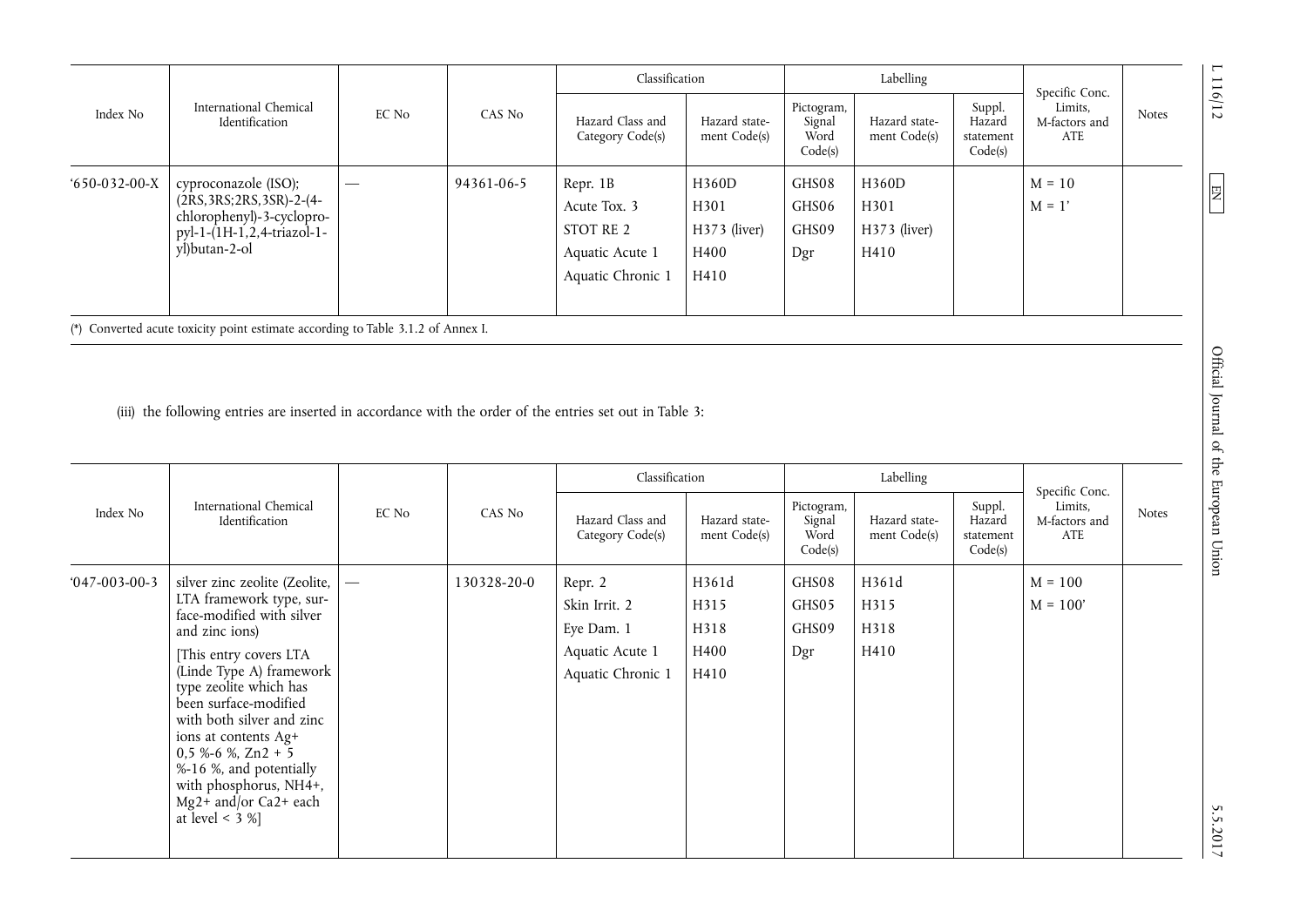|                      |                                             |                               |            | Classification                                                                                                                  |                                                                                |                                         | Labelling                                                              |                                          | Specific Conc.                        |       |                                        |
|----------------------|---------------------------------------------|-------------------------------|------------|---------------------------------------------------------------------------------------------------------------------------------|--------------------------------------------------------------------------------|-----------------------------------------|------------------------------------------------------------------------|------------------------------------------|---------------------------------------|-------|----------------------------------------|
| Index No             | International Chemical<br>Identification    | $\mathop{\rm EC}\nolimits$ No | CAS No     | Hazard Class and<br>Category Code(s)                                                                                            | Hazard state-<br>ment Code(s)                                                  | Pictogram,<br>Signal<br>Word<br>Code(s) | Hazard state-<br>ment Code(s)                                          | Suppl.<br>Hazard<br>statement<br>Code(s) | Limits,<br>M-factors and<br>ATE       | Notes | 5.5.2017                               |
| $048 - 012 - 00 - 5$ | cadmium carbonate                           | 208-168-9                     | 513-78-0   | Carc. 1B<br>Muta. 1B<br>Acute Tox. 4 *<br>Acute Tox. 4 *<br>Acute Tox. 4 *<br>STOT RE 1<br>Aquatic Acute 1<br>Aquatic Chronic 1 | H350<br>H340<br>H332<br>H312<br>H302<br>H372 (kidney,<br>bone)<br>H400<br>H410 | GHS08<br>GHS07<br>GHS09<br>Dgr          | H350<br>H340<br>H332<br>H312<br>H302<br>H372 (kidney,<br>bone)<br>H410 |                                          |                                       | A1'   | $\overline{E}$                         |
| $048 - 013 - 00 - 0$ | cadmium hydroxide; cad-<br>mium dihydroxide | 244-168-5                     | 21041-95-2 | Carc. 1B<br>Muta. 1B<br>Acute Tox. 4 *<br>Acute Tox. 4 *<br>Acute Tox. 4 *<br>STOT RE 1<br>Aquatic Acute 1<br>Aquatic Chronic 1 | H350<br>H340<br>H332<br>H312<br>H302<br>H372 (kidney,<br>bone)<br>H400<br>H410 | GHS08<br>GHS07<br>GHS09<br>Dgr          | H350<br>H340<br>H332<br>H312<br>H302<br>H372 (kidney,<br>bone)<br>H410 |                                          |                                       | A1'   | Official Journal of the European Union |
| $048 - 014 - 00 - 6$ | cadmium nitrate;<br>cadmium dinitrate       | 233-710-6                     | 10325-94-7 | Carc. 1B<br>Muta. 1B<br>Acute Tox. 4 *<br>Acute Tox. 4 *<br>Acute Tox. 4 *                                                      | H350<br>H340<br>H332<br>H312<br>H302                                           | GHS08<br>GHS07<br>GHS09<br>Dgr          | H350<br>H340<br>H332<br>H312<br>H302                                   |                                          | Carc. 1B;<br>H350:<br>$C \ge 0.01 \%$ | A1'   | 1116/13                                |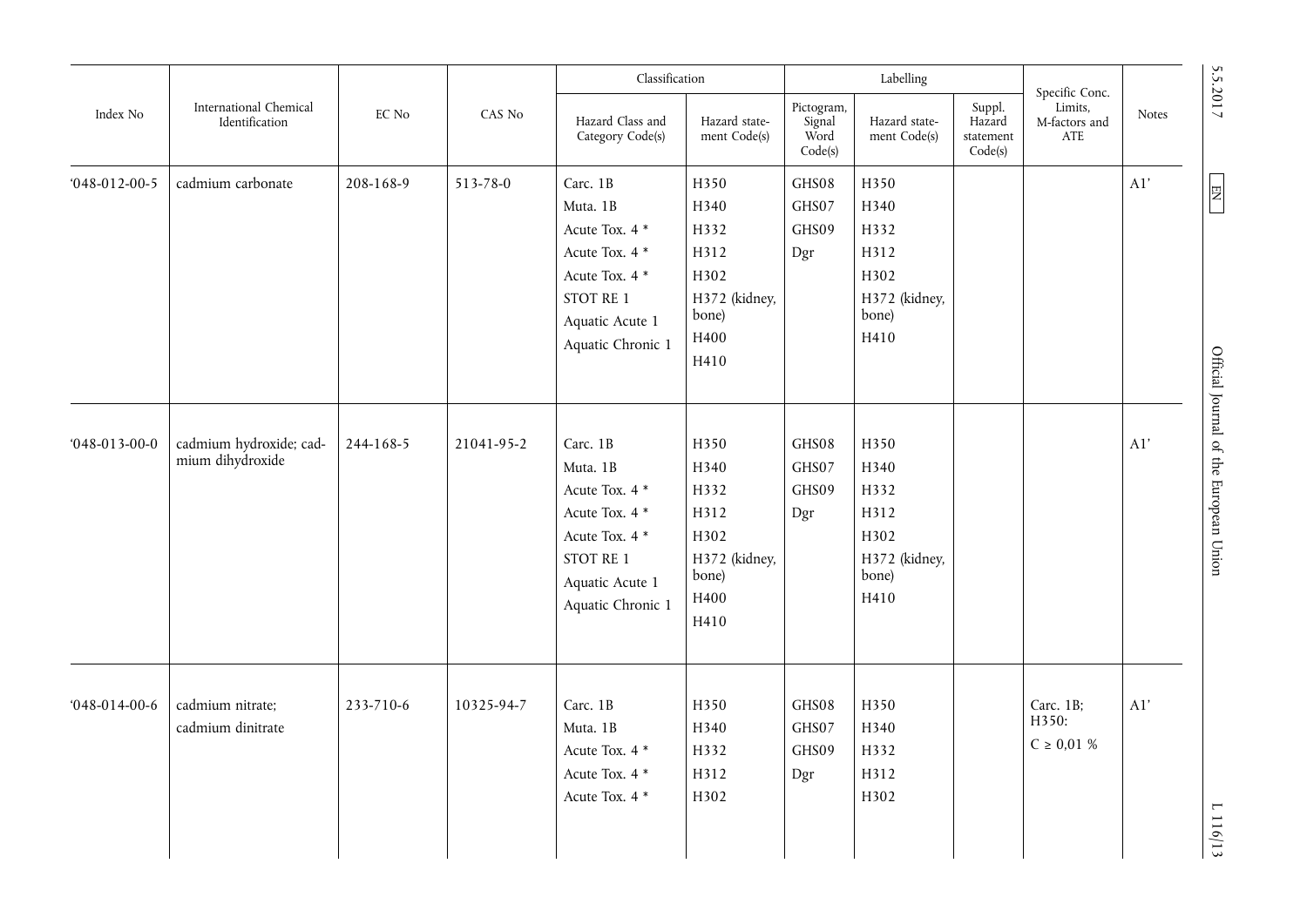|                      |                                                                                                                                                                                                                                              |                                                 |                                                 | Classification                                                                                                                         |                                                                                |                                         | Labelling                                                              |                                          | Specific Conc.                  |              | 1116/14                                   |
|----------------------|----------------------------------------------------------------------------------------------------------------------------------------------------------------------------------------------------------------------------------------------|-------------------------------------------------|-------------------------------------------------|----------------------------------------------------------------------------------------------------------------------------------------|--------------------------------------------------------------------------------|-----------------------------------------|------------------------------------------------------------------------|------------------------------------------|---------------------------------|--------------|-------------------------------------------|
| Index No             | International Chemical<br>Identification                                                                                                                                                                                                     | EC No                                           | CAS No                                          | Hazard Class and<br>Category Code(s)                                                                                                   | Hazard state-<br>ment Code(s)                                                  | Pictogram,<br>Signal<br>Word<br>Code(s) | Hazard state-<br>ment Code(s)                                          | Suppl.<br>Hazard<br>statement<br>Code(s) | Limits,<br>M-factors and<br>ATE | <b>Notes</b> |                                           |
|                      |                                                                                                                                                                                                                                              |                                                 |                                                 | STOT RE 1<br>Aquatic Acute 1<br>Aquatic Chronic 1                                                                                      | H372 (kidney,<br>bone)<br>H400<br>H410                                         |                                         | H372 (kidney,<br>bone)<br>H410                                         |                                          |                                 |              | $\begin{array}{c} \hline \Xi \end{array}$ |
| $050-030-00-3$       | dibutyltin dilaurate; dibu-<br>tyl[bis(dodecanoyloxy)]<br>stannane                                                                                                                                                                           | 201-039-8                                       | $77 - 58 - 7$                                   | Muta. 2<br>Repr. 1B<br>STOT RE 1                                                                                                       | H341<br>H360FD<br>H372 (im-<br>mune system)                                    | GHS08<br>Dgr                            | H341<br>H360FD<br>H372 (im-<br>mune system)'                           |                                          |                                 |              |                                           |
| $603 - 235 - 00 - 2$ | linalool; 3,7-dimethyl-<br>1,6-octadien-3-ol; dl-lina-<br>$\text{lool}$ ; $[1]$<br>coriandrol; (S)-3,7-di-<br>methyl-1,6-octadien-3-ol;<br>d-linalool; [2]<br>licareol; (R)-3,7-dimethyl-<br>1,6-octadien-3-ol; l-lina-<br>$\text{lool}$ [3] | 201-134-4 [1]<br>204-810-7 [2]<br>204-811-2 [3] | 78-70-6 [1]<br>126-90-9 $[2]$<br>126-91-0 $[3]$ | Skin Sens. 1B                                                                                                                          | H317                                                                           | GHS07<br>Wng                            | H317'                                                                  |                                          |                                 |              | Official Journal of the European Union    |
| $604-093-00-4$       | clorofene;<br>chlorophene;<br>2-benzyl-4-chlorophenol                                                                                                                                                                                        | 204-385-8                                       | $120 - 32 - 1$                                  | Carc. 2<br>Repr. 2<br>Acute Tox. 4<br>Skin Irrit. 2<br>Skin Sens. 1<br>Eye Dam. 1<br>STOT RE 2<br>Aquatic Acute 1<br>Aquatic Chronic 1 | H351<br>H361f<br>H332<br>H315<br>H317<br>H318<br>H373 (kidney)<br>H400<br>H410 | GHS08<br>GHS05<br>GHS07<br>GHS09<br>Dgr | H351<br>H361f<br>H332<br>H315<br>H317<br>H318<br>H373 (kidney)<br>H410 |                                          | $M = 1$<br>$M = 100'$           |              | 5.5.2017                                  |

 $L 116/14$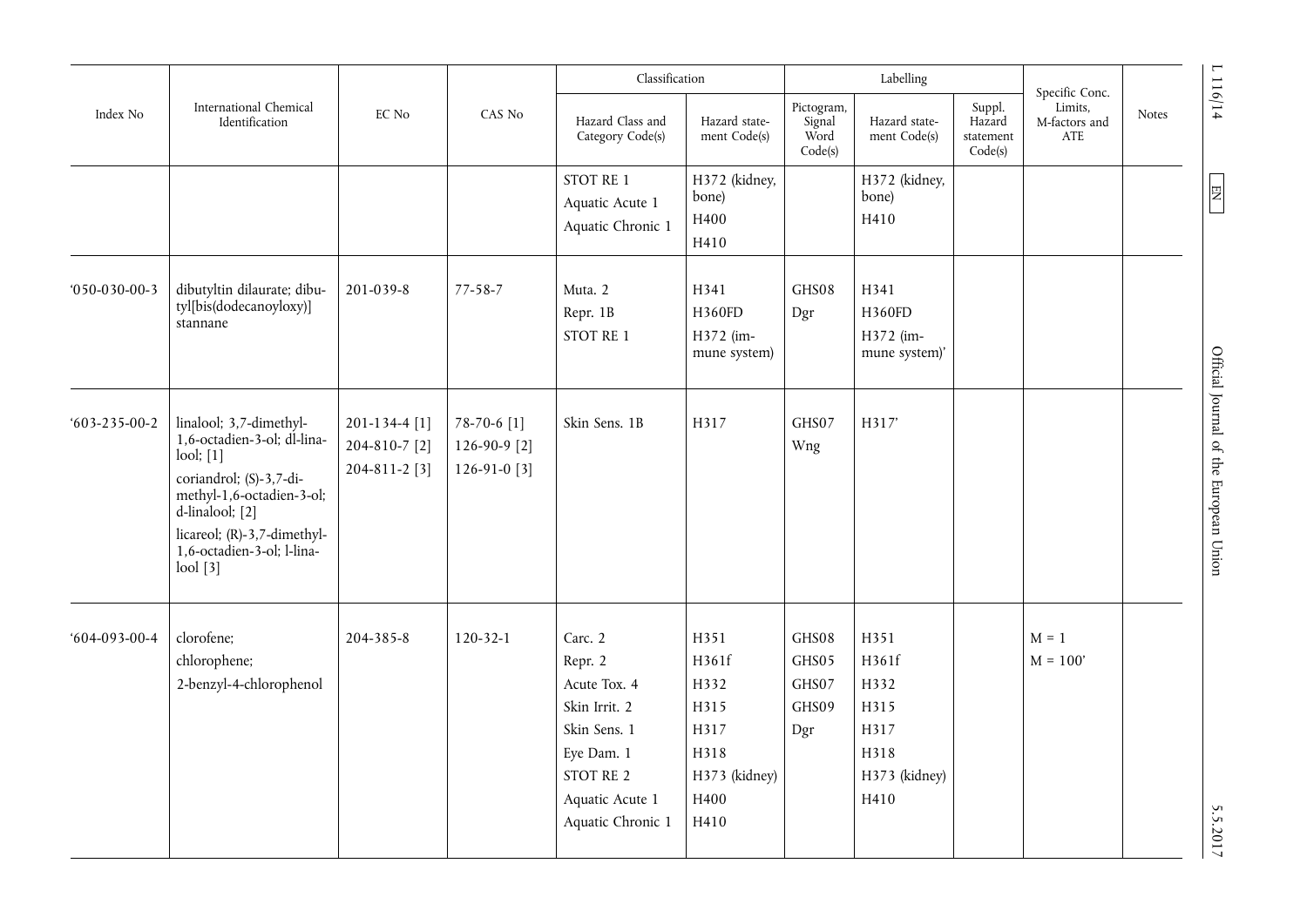|                      |                                                                                                                                                                            |                                               |                                                | Classification                                                                                                                  |                                                                                                                                |                                         | Labelling                                                                                                              |                                          |                                                   |               |
|----------------------|----------------------------------------------------------------------------------------------------------------------------------------------------------------------------|-----------------------------------------------|------------------------------------------------|---------------------------------------------------------------------------------------------------------------------------------|--------------------------------------------------------------------------------------------------------------------------------|-----------------------------------------|------------------------------------------------------------------------------------------------------------------------|------------------------------------------|---------------------------------------------------|---------------|
| Index No             | International Chemical<br>Identification                                                                                                                                   | EC No<br>CAS No                               |                                                | Hazard Class and<br>Category Code(s)                                                                                            | Hazard state-<br>ment Code(s)                                                                                                  | Pictogram,<br>Signal<br>Word<br>Code(s) | Hazard state-<br>ment Code(s)                                                                                          | Suppl.<br>Hazard<br>statement<br>Code(s) | Specific Conc.<br>Limits,<br>M-factors and<br>ATE | Notes         |
| $606 - 150 - 00 - 9$ | clethodim (ISO); (5RS)-2-<br>{(1EZ)-1-[(2E)-3-chloroal-<br>lyloxyimino]propyl}-5-<br>$[(2R\acute{S})-2-(\text{ethylthio})pro-$<br>pyl]-3-hydroxycyclohex-<br>$2$ -en-1-one | $\overline{\phantom{0}}$                      | 99129-21-2                                     | Acute Tox. 4<br>Skin Sens. 1<br>Aquatic Chronic 3                                                                               | H302<br>H317<br>H412                                                                                                           | GHS07<br>Wng                            | H302<br>H317<br>H412                                                                                                   | EUH066'                                  |                                                   |               |
| $606 - 151 - 00 - 4$ | anthraquinone                                                                                                                                                              | 201-549-0                                     | $84 - 65 - 1$                                  | Carc. 1B                                                                                                                        | H350                                                                                                                           | GHS08<br>Dgr                            | H350'                                                                                                                  |                                          |                                                   |               |
| $607 - 720 - 00 - X$ | nonadecafluorodecanoic<br>acid; $[1]$<br>ammonium nonadeca-<br>fluorodecanoate; [2]<br>sodium nonadecafluoro-<br>decanoate [3]                                             | 206-400-3 [1]<br>$221 - 470 - 5$ [2]<br>$[3]$ | 335-76-2 [1]<br>3108-42-7 [2]<br>3830-45-3 [3] | Carc. 2<br>Repr. 1B<br>Lact.                                                                                                    | H351<br>H360Df<br>H362                                                                                                         | GHS08<br>Dgr                            | H351<br>H360Df<br>H362'                                                                                                |                                          |                                                   |               |
| $607 - 721 - 00 - 5$ | N,N'-methylenedimor-<br>pholine;<br>N,N'-methylenebismor-<br>pholine;<br>[formaldehyde released<br>from N,N'-methylenebis-<br>morpholine];<br>[MBM]                        | 227-062-3                                     | 5625-90-1                                      | Carc. 1B<br>Muta. 2<br>Acute Tox. 4<br>Acute Tox. 4<br>Acute Tox. 4<br>STOT RE 2<br>Skin Corr. 1B<br>Skin Sens. 1<br>Eye Dam. 1 | H350<br>H341<br>H332<br>H312<br>H302<br>H373<br>(gastrointesti-<br>nal tract,<br>respiratory<br>tract)<br>H314<br>H317<br>H318 | GHS08<br>GHS07<br>GHS05<br>Dgr          | H350<br>H341<br>H332<br>H312<br>H302<br>H373<br>(gastrointesti-<br>nal tract,<br>respiratory<br>tract)<br>H314<br>H317 | EUH071                                   |                                                   | $\,8\,$<br>9' |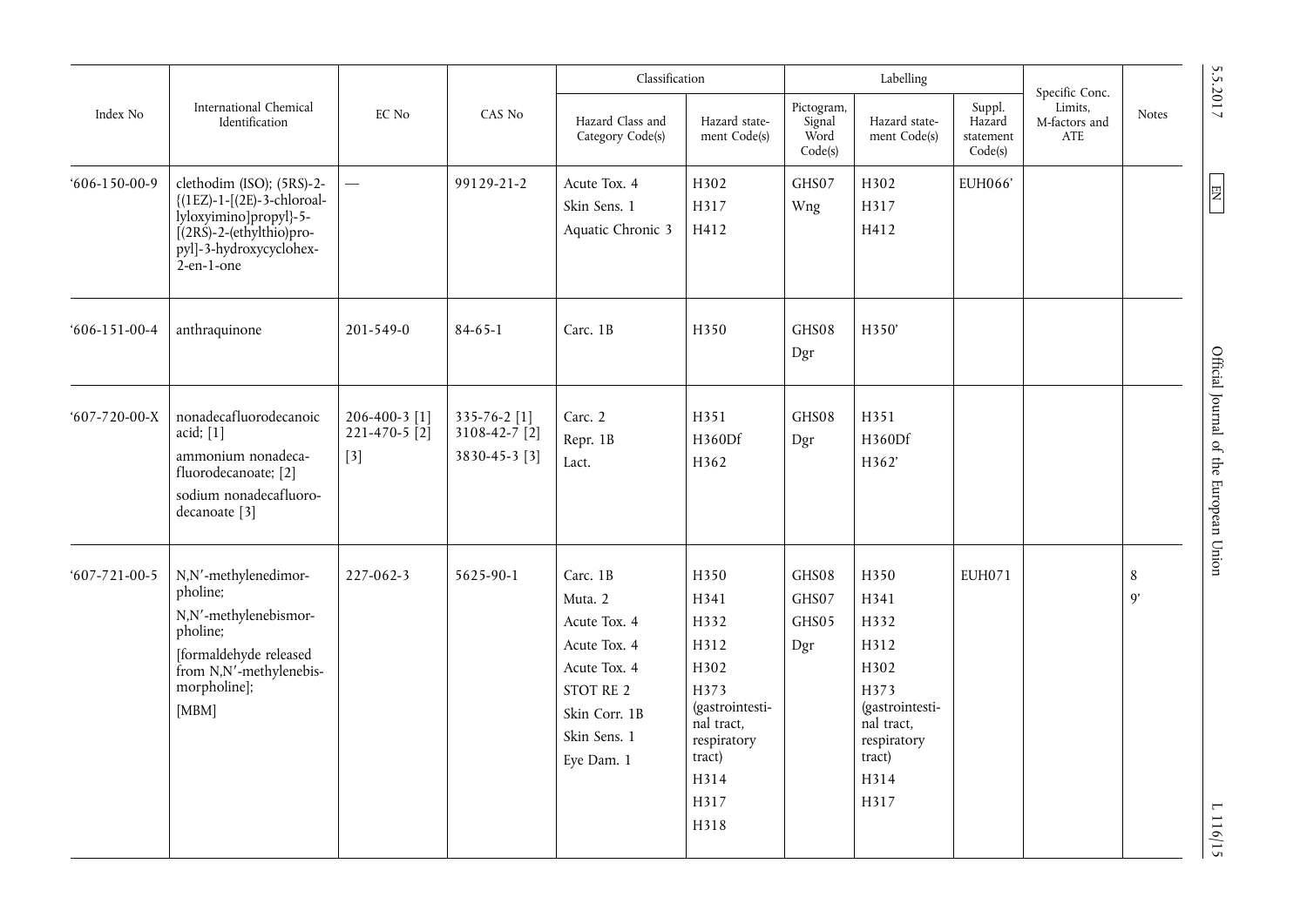|                      |                                                                                                                                                                                                                               |                                   |              | Classification                                                                                                                                        |                                                                                                                                        |                                         | Labelling                                                                                                                      |                                          | Specific Conc.                  |                      |                                                   |
|----------------------|-------------------------------------------------------------------------------------------------------------------------------------------------------------------------------------------------------------------------------|-----------------------------------|--------------|-------------------------------------------------------------------------------------------------------------------------------------------------------|----------------------------------------------------------------------------------------------------------------------------------------|-----------------------------------------|--------------------------------------------------------------------------------------------------------------------------------|------------------------------------------|---------------------------------|----------------------|---------------------------------------------------|
| Index No             | International Chemical<br>Identification                                                                                                                                                                                      | EC No<br>$\overline{\phantom{0}}$ | CAS No       | Hazard Class and<br>Category Code(s)                                                                                                                  | Hazard state-<br>ment Code(s)                                                                                                          | Pictogram,<br>Signal<br>Word<br>Code(s) | Hazard state-<br>ment Code(s)                                                                                                  | Suppl.<br>Hazard<br>statement<br>Code(s) | Limits,<br>M-factors and<br>ATE | Notes                | 1116/16                                           |
| $607 - 722 - 00 - 0$ | 2,3,5,6-tetrafluoro-4-<br>(methoxymethyl)benzyl<br>$(Z)$ - $(1R, 3R)$ -3- $(2$ -cyano-<br>$prop-1-enyl$ -2,2-di-<br>methylcyclopropanecar-<br>boxylate;<br>epsilon-momfluorothrin                                             |                                   | 1065124-65-3 | Acute Tox. 4<br>STOT SE 2<br>Aquatic Acute 1<br>Aquatic Chronic 1                                                                                     | H302<br>H371<br>(nervous<br>system)<br>H400<br>H410                                                                                    | GHS07<br>GHS08<br>GHS09<br>Wng          | H302<br>H371<br><i>(nervous</i><br>system)<br>H410                                                                             |                                          | $M = 100$<br>$M = 100'$         |                      | $\begin{array}{ c } \hline \text{NS} \end{array}$ |
| $607 - 723 - 00 - 6$ | tefluthrin (ISO);<br>2,3,5,6-tetrafluoro-4-<br>methylbenzyl (1RS, 3RS)-<br>$3-[Z]-2$ -chloro-3,3,3-tri-<br>fluoroprop-1-enyl]-2,2-di-<br>methylcyclopropanecar-<br>boxylate                                                   |                                   | 79538-32-2   | Acute Tox. 1<br>Acute Tox. 2<br>Acute Tox. 2<br>Aquatic Acute 1<br>Aquatic Chronic 1                                                                  | H330<br>H310<br>H300<br>H400<br>H410                                                                                                   | GHS06<br>GHS09<br>Dgr                   | H330<br>H310<br>H300<br>H410                                                                                                   |                                          | $M = 10000$<br>$M = 10000'$     |                      | Official Journal of the European Union            |
| $612 - 290 - 00 - 1$ | reaction products of par-<br>aformaldehyde and 2-hy-<br>droxypropylamine (ratio<br>3:2);<br>[formaldehyde released<br>from 3,3'-methylenebis<br>[5-methyloxazolidine];<br>formaldehyde released<br>from oxazolidin];<br>[MBO] |                                   |              | Carc. 1B<br>Muta. 2<br>Acute Tox. 4<br>Acute Tox. 3<br>Acute Tox. 4<br>STOT RE 2<br>Skin Corr. 1B<br>Eye Dam. 1<br>Skin Sens. 1A<br>Aquatic Chronic 2 | H350<br>H341<br>H332<br>H311<br>H302<br>H373<br>(gastrointesti-<br>nal tract.<br>respiratory<br>tract)<br>H314<br>H318<br>H317<br>H411 | GHS08<br>GHS06<br>GHS05<br>GHS09<br>Dgr | H350<br>H341<br>H332<br>H311<br>H302<br>H373<br>(gastrointesti-<br>nal tract,<br>respiratory<br>tract)<br>H314<br>H317<br>H411 | <b>EUH071</b>                            |                                 | 8<br>$\mathfrak{g}'$ | 5.5.2017                                          |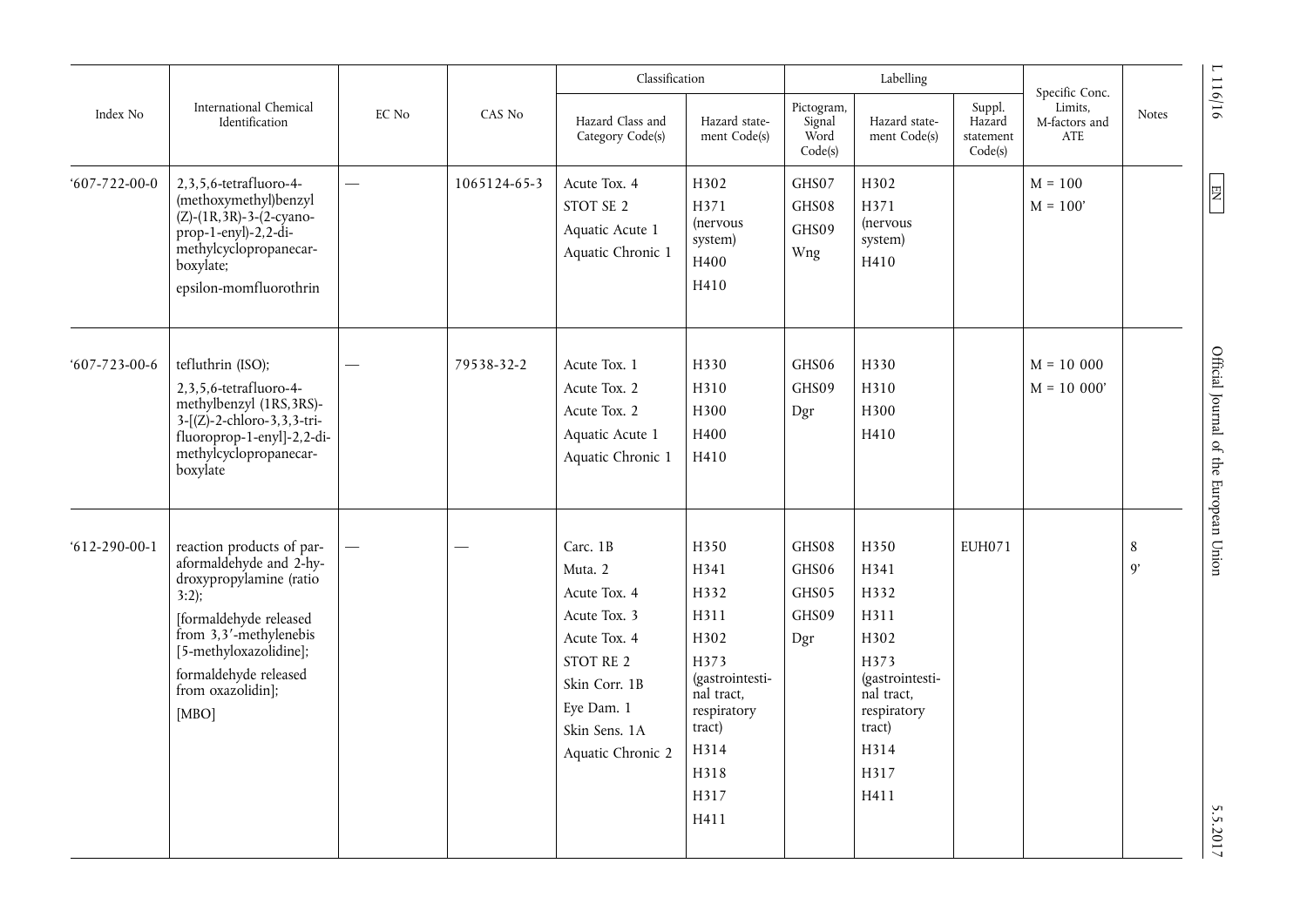|                      |                                                                                                                                                                                                            |                          |            | Classification                                                                                                                        |                                                                                                                                |                                         | Labelling                                                                                                              |                                          |                                                   | 5.5.2017                                                      |
|----------------------|------------------------------------------------------------------------------------------------------------------------------------------------------------------------------------------------------------|--------------------------|------------|---------------------------------------------------------------------------------------------------------------------------------------|--------------------------------------------------------------------------------------------------------------------------------|-----------------------------------------|------------------------------------------------------------------------------------------------------------------------|------------------------------------------|---------------------------------------------------|---------------------------------------------------------------|
| Index No             | International Chemical<br>Identification                                                                                                                                                                   | EC No                    | CAS No     | Hazard Class and<br>Category Code(s)                                                                                                  | Hazard state-<br>ment Code(s)                                                                                                  | Pictogram,<br>Signal<br>Word<br>Code(s) | Hazard state-<br>ment Code(s)                                                                                          | Suppl.<br>Hazard<br>statement<br>Code(s) | Specific Conc.<br>Limits.<br>M-factors and<br>ATE | <b>Notes</b>                                                  |
| $612 - 291 - 00 - 7$ | reaction products of par-<br>aformaldehyde with 2-hy-<br>droxypropylamine (ratio<br>1:1);<br>[formaldehyde released<br>from a, a, a-trimethyl-<br>1,3,5-triazine-1,3,5<br>(2H,4H,6H)-triethanol];<br>[HPT] |                          |            | Carc. 1B<br>Muta. 2<br>Acute Tox. 4<br>Acute Tox. 4<br>STOT RE 2<br>Skin Corr. 1C<br>Eye Dam. 1<br>Skin Sens. 1A<br>Aquatic Chronic 2 | H350<br>H341<br>H332<br>H302<br>H373<br>(gastrointesti-<br>nal tract,<br>respiratory<br>tract)<br>H314<br>H318<br>H317<br>H411 | GHS08<br>GHS07<br>GHS05<br>GHS09<br>Dgr | H350<br>H341<br>H332<br>H302<br>H373<br>(gastrointesti-<br>nal tract,<br>respiratory<br>tract)<br>H314<br>H317<br>H411 | <b>EUH071</b>                            |                                                   | $\,8\,$<br>EN<br>9'<br>Official Journal of the European Union |
| $612 - 292 - 00 - 2$ | methylhydrazine                                                                                                                                                                                            | 200-471-4                | 60-34-4    | Carc. 1B                                                                                                                              | H350                                                                                                                           | GHS08<br>Dgr                            | H350'                                                                                                                  |                                          |                                                   |                                                               |
| $613 - 321 - 00 - 1$ | (RS)-4-[1-(2,3-dimethyl-<br>phenyl)ethyl]-1H-imida-<br>zole;<br>medetomidine                                                                                                                               | $\overline{\phantom{0}}$ | 86347-14-0 | Acute Tox. 2<br>Acute Tox. 2<br>STOT SE 3<br>STOT SE 1<br>STOT RE 1<br>Aquatic Acute 1<br>Aquatic Chronic 1                           | H330<br>H300<br>H336<br>H370 (eye)<br>H372<br>H400<br>H410                                                                     | GHS06<br>GHS08<br>GHS09<br>Dgr          | H330<br>H300<br>H336<br>H370 (eye)<br>H372<br>H410                                                                     |                                          | $M = 1$<br>$M = 100'$                             | $\overline{\phantom{0}}$<br>116/17                            |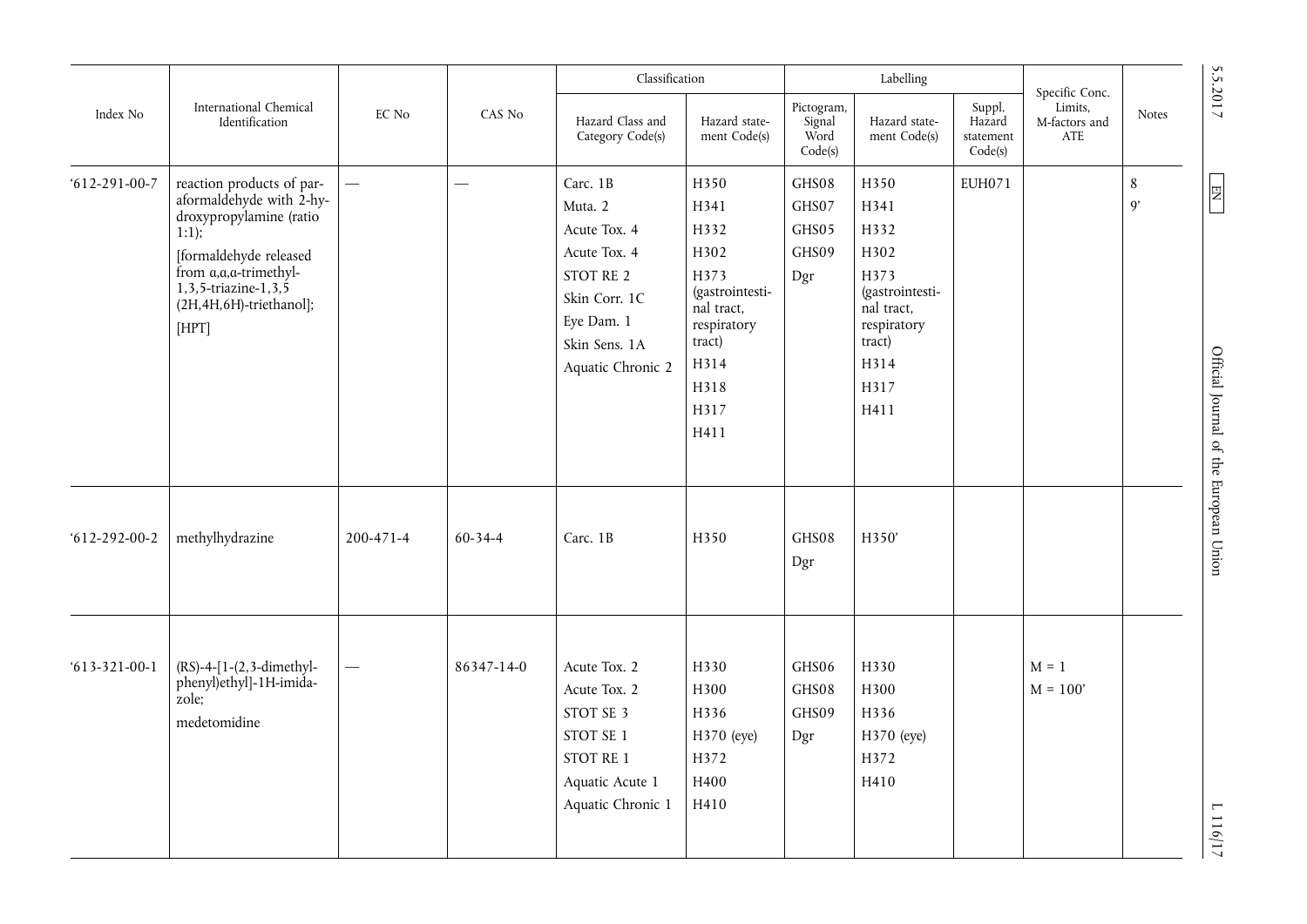|                                  |                                                                                                                                                                                                                                      |                    |                | Classification                                                                                           |                                                        |                                         | Labelling                                      |                                          | Specific Conc.                  |       |                                                           |
|----------------------------------|--------------------------------------------------------------------------------------------------------------------------------------------------------------------------------------------------------------------------------------|--------------------|----------------|----------------------------------------------------------------------------------------------------------|--------------------------------------------------------|-----------------------------------------|------------------------------------------------|------------------------------------------|---------------------------------|-------|-----------------------------------------------------------|
| Index No<br>$613 - 322 - 00 - 7$ | International Chemical<br>Identification                                                                                                                                                                                             | EC No<br>259-537-6 | CAS No         | Hazard Class and<br>Category Code(s)                                                                     | Hazard state-<br>ment Code(s)                          | Pictogram,<br>Signal<br>Word<br>Code(s) | Hazard state-<br>ment Code(s)                  | Suppl.<br>Hazard<br>statement<br>Code(s) | Limits,<br>M-factors and<br>ATE | Notes | 1116/18                                                   |
|                                  | triadimenol (ISO);<br>$(1RS, 2RS; 1RS, 2SR) - 1 - (4 -$<br>chlorophenoxy)-3,3-di-<br>methyl-1- $(1H-1, 2, 4-tria-$<br>zol-1-yl)butan-2-ol;<br>$\alpha$ -tert-butyl- $\beta$ -(4-chloro-<br>phenoxy)-1H-1,2,4-tria-<br>zole-1-ethanol |                    | 55219-65-3     | Repr. 1B<br>Lact.<br>Acute Tox. 4<br>Aquatic Chronic 2                                                   | H360<br>H362<br>H302<br>H411                           | GHS08<br>GHS07<br>GHS09<br>Dgr          | H360<br>H362<br>H302<br>H411'                  |                                          |                                 |       | $\begin{array}{c} \n \text{I} \n \text{I} \n \end{array}$ |
| $613 - 323 - 00 - 2$             | terbuthylazine (ISO);<br>N-tert-butyl-6-chloro-<br>N'-ethyl-1,3,5-triazine-<br>2,4-diamine                                                                                                                                           | 227-637-9          | 5915-41-3      | Acute Tox. 4<br>STOT RE 2<br>Aquatic Acute 1<br>Aquatic Chronic 1                                        | H302<br>H373<br>H400<br>H410                           | GHS07<br>GHS08<br>GHS09<br>Wng          | H302<br>H373<br>H410                           |                                          | $M = 10$<br>$M = 10'$           |       | Official Journal of the European Union                    |
| $613 - 324 - 00 - 8$             | quinolin-8-ol;<br>8-hydroxyquinoline                                                                                                                                                                                                 | $205 - 711 - 1$    | $148 - 24 - 3$ | Repr. 1B<br>Acute Tox. 3<br>Eye Dam. 1<br>Skin Sens. 1<br>Aquatic Acute 1<br>Aquatic Chronic 1           | H360D<br>H301<br>H318<br>H317<br>H400<br>H410          | GHS08<br>GHS06<br>GHS05<br>GHS09<br>Dgr | H360D<br>H301<br>H318<br>H317<br>H410          |                                          | $M = 1$<br>$M = 1'$             |       |                                                           |
| $613 - 325 - 00 - 3$             | thiacloprid (ISO);<br>(Z)-3-(6-chloro-3-pyridyl-<br>methyl)-1,3-thiazolidin-2-<br>ylidenecyanamide;<br>{(2Z)-3-[(6-chloropyridin-<br>3-yl)methyl]-1,3-thiazoli-<br>din-2-ylidene}cyanamide                                           |                    | 111988-49-9    | Carc. 2<br>Repr. 1B<br>Acute Tox. 4<br>Acute Tox. 3<br>STOT SE 3<br>Aquatic Acute 1<br>Aquatic Chronic 1 | H351<br>H360FD<br>H332<br>H301<br>H336<br>H400<br>H410 | GHS08<br>GHS06<br>GHS09<br>Dgr          | H351<br>H360FD<br>H332<br>H301<br>H336<br>H410 |                                          | $M = 100$<br>$M = 100'$         |       | 5.5.2017                                                  |